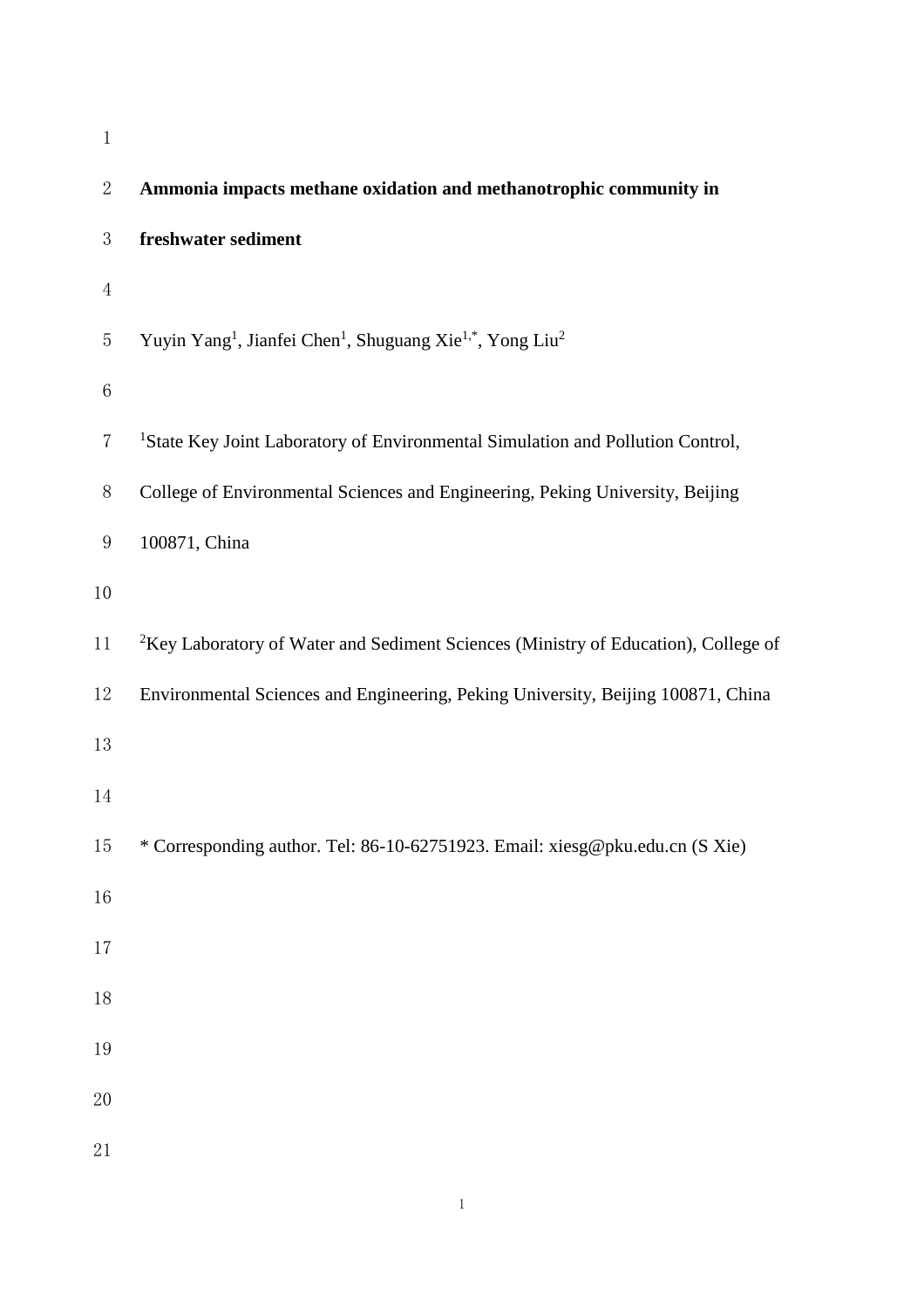**Abstract**

| 23 | Lacustrine ecosystems are an important natural source of greenhouse gas methane.     |
|----|--------------------------------------------------------------------------------------|
| 24 | Aerobic methanotrophs are regarded as a major regulator controlling methane          |
| 25 | emission. Excess nutrient input can greatly influence carbon cycle in lacustrine     |
| 26 | ecosystems. Ammonium is believed to be a major influential factor, due to its        |
| 27 | competition with methane as the substrate for aerobic methanotrophs. To date, the    |
| 28 | impact of ammonia on aerobic methanotrophs remains unclear. In the present study,    |
| 29 | microcosms with freshwater lake sediment were constructed to investigate the         |
| 30 | influence of ammonia concentration on aerobic methanotrophs. Ammonia influence       |
| 31 | on the abundance of <i>pmoA</i> gene was only observed at a very high ammonia        |
| 32 | concentration, while the number of pmoA transcripts was increased by the addition of |
| 33 | ammonium. pmoA gene and transcripts differed greatly in their abundance, diversity   |
| 34 | and community compositions. pmoA transcripts were more sensitive to ammonium         |
| 35 | amendment than pmoA gene. Methane oxidation potential and methanotrophic             |
| 36 | community could be impacted by ammonium amendment. This work could add some          |
| 37 | new sights towards the links between ammonia and methane oxidation in freshwater     |
| 38 | sediment.                                                                            |
| 39 |                                                                                      |
|    |                                                                                      |

 **Keywords:** Ammonium; Freshwater lake; Methane oxidation; Methanotroph; *pmoA* gene; *pmoA* transcripts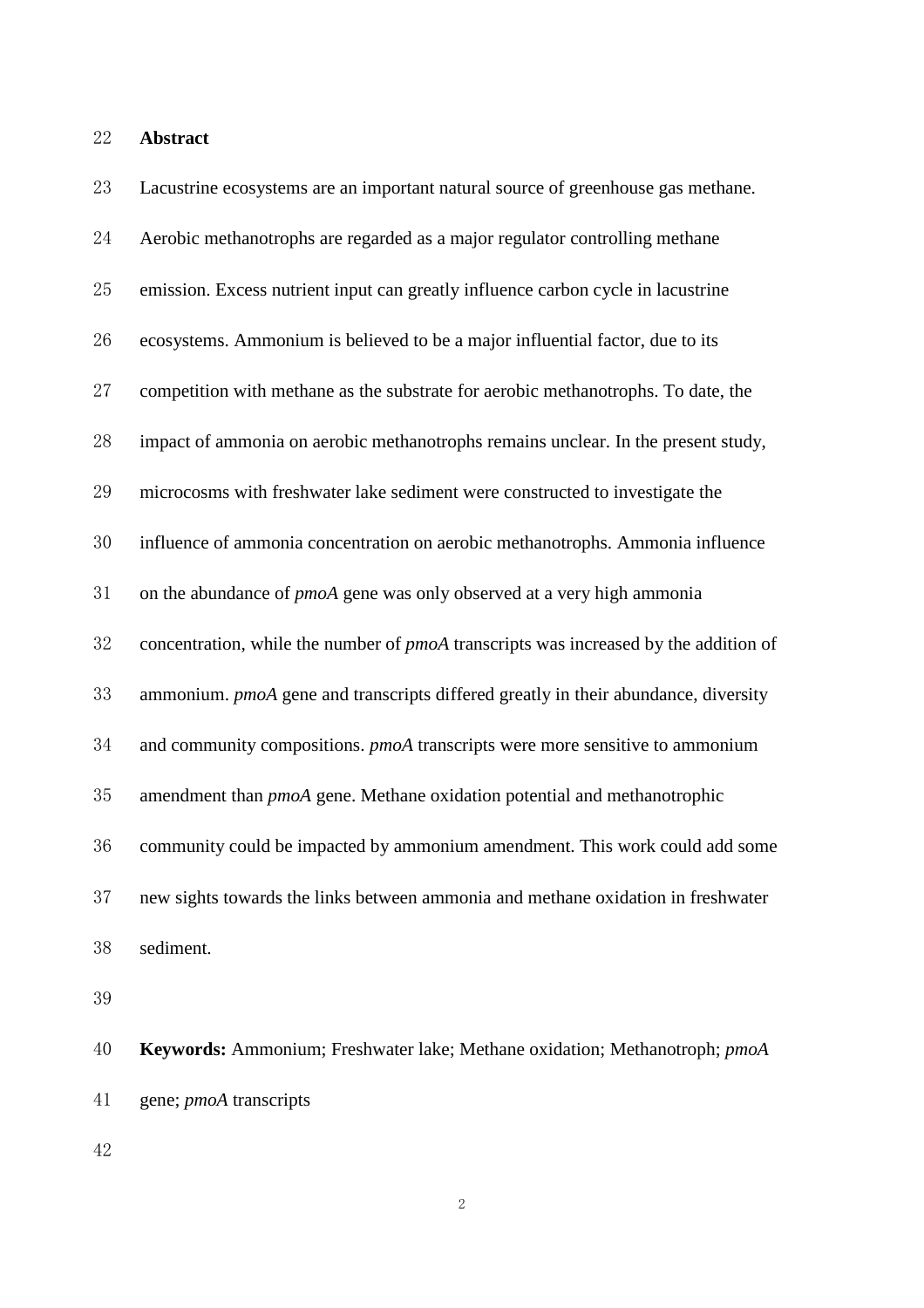### **1. Introduction**

| 45 | Methane is a major product of carbon metabolism in freshwater lakes, and also a      |
|----|--------------------------------------------------------------------------------------|
| 46 | critical greenhouse gas in the atmosphere (Bastviken et al., 2004). Aerobic methane  |
| 47 | oxidation performed by bacterial methanotrophs is a major pathway controlling        |
| 48 | methane emission. Up to 30–99% of the total methane produced in anoxic sediment      |
| 49 | can be oxidized by methanotrophs (Bastviken et al., 2008). Therefore, aerobic        |
| 50 | methane oxidation is an important biochemical process in freshwater lakes. And this  |
| 51 | process can be greatly influenced by the environmental changes (e.g. eutrophication) |
| 52 | induced by anthropogenic activities (Borrel et al., 2011).                           |
| 53 |                                                                                      |
| 54 | The increasing input of nutrients into freshwater lakes has greatly raised the       |
| 55 | availability of dissolved organic carbon (DOC), nitrogen and phosphorus, and also    |
| 56 | exerted a considerable influence on aerobic methane oxidation (Liikanen and          |
| 57 | Martikainen, 2003; Veraart et al., 2015). Among various types of nutrients,          |
| 58 | ammonium, an essential compound in nitrogen cycling, has attracted great attention.  |
| 59 | Ammonium and methane have similar chemical structure, and ammonium is known          |
| 60 | to compete with methane for the binding site of methane monooxygenase, a key         |
| 61 | enzyme in methane oxidation (Bédard and Knowles, 1989). On the other hand, a high    |
| 62 | concentration of oxygen in lake water might also inhibit methane oxidation (Rudd and |
| 63 | Hamilton, 1975), and excess ammonium can lead to the competition between methane     |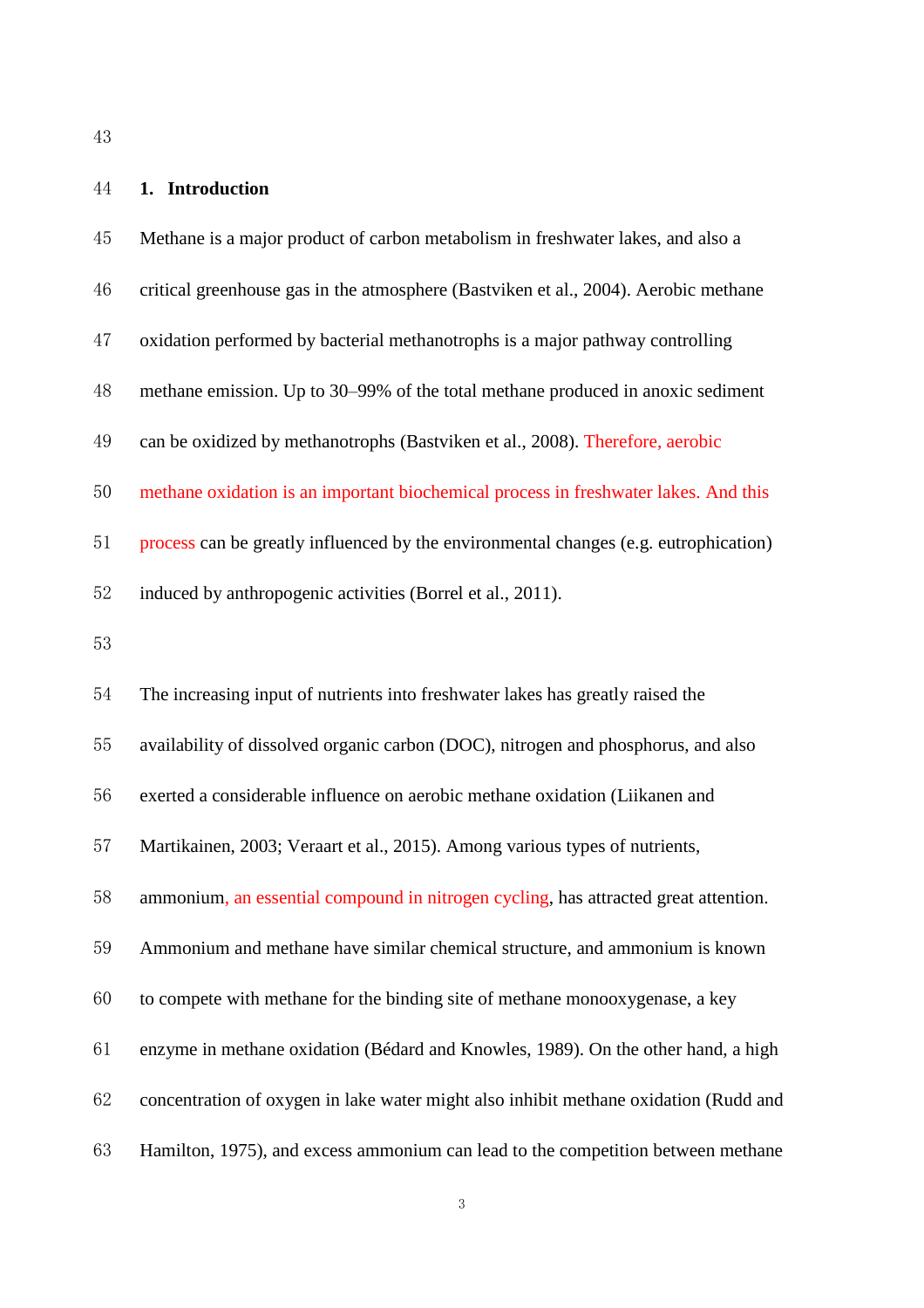| 64 | oxidizers and ammonium oxidizers for oxygen. With high oxygen availability or low       |
|----|-----------------------------------------------------------------------------------------|
| 65 | in-situ nitrogen content, methane oxidation can also be stimulated by the addition of   |
| 66 | ammonium (Rudd et al., 1976). Besides, ammonium might also induce differential          |
| 67 | expression of pMMO encoding genes (Dam et al., 2014). Hence, the effect of              |
| 68 | ammonium on methane oxidation in natural ecosystems is complex (Bodelier and            |
| 69 | Laanbroek, 2004), and previous studies have documented contradictory results, such      |
| 70 | as inhibition (Bosse et al., 1993; Murase and Sugimoto, 2005; Nold et al., 1999), no    |
| 71 | effect (Liikanen and Martikainen, 2003), or stimulation (Bodelier et al., 2000; Rudd et |
| 72 | al., 1976). The effect of ammonium on methane oxidation might largely depend on         |
| 73 | the characteristics of the studied ecosystem and in-situ environment (Bodelier and      |
| 74 | Laanbroek, 2004; Borrel et al., 2011).                                                  |
| 75 |                                                                                         |
| 76 | To date, previous studies about the ammonium effect on methane oxidation in             |
| 77 | freshwater lakes mainly focused on either oxidation rate or net methane flux (Bosse et  |
| 78 | al., 1993; Liikanen and Martikainen, 2003; Murase and Sugimoto, 2005). However,         |
| 79 | methanotrophs play a fundamental role in regulating methane emission from               |
| 80 | freshwater sediment (Bastviken et al., 2008). The abundance, transcription, and         |
| 81 | community structure of aerobic methanotrophs may also be affected by the extra input    |
| 82 | of ammonium (Shrestha et al., 2010). The difference in methanotrophic community         |
| 83 | structure can further lead to various responses of methane oxidation to nitrogen        |
| 84 | content (Jang et al., 2011; Mohanty et al., 2006; Nyerges and Stein, 2009).             |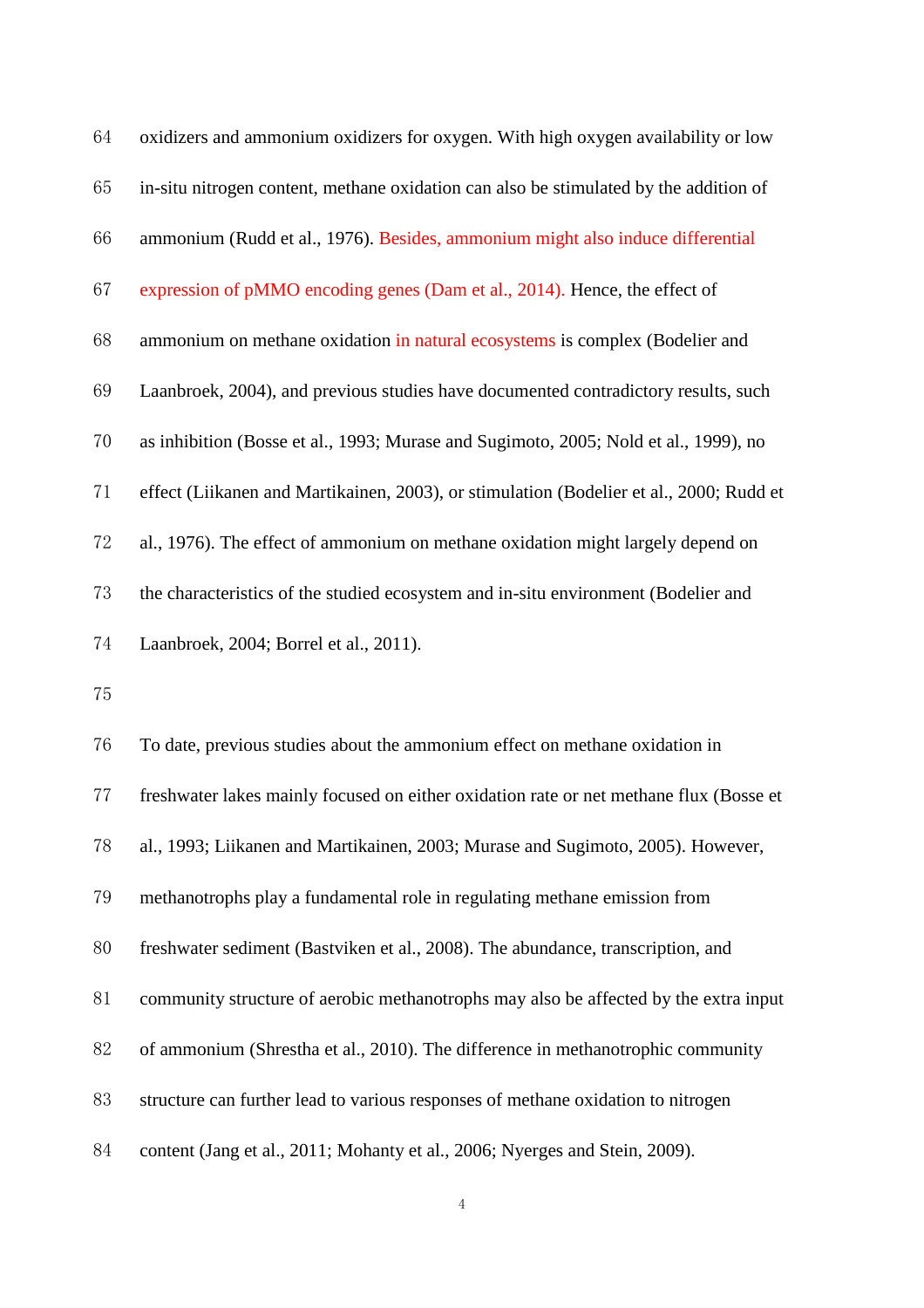| 85  | Therefore, identification of the variation of methanotrophic community can be helpful     |
|-----|-------------------------------------------------------------------------------------------|
| 86  | to understand how ammonium input influences methane oxidation process. The                |
| 87  | community change of methanotrophs under ammonium stress has been observed in              |
| 88  | various soils, such as agriculture soil (Seghers et al., 2003; Shrestha et al., 2010) and |
| 89  | landfill soil (Zhang et al., 2014). The results of these previous studies suggested that  |
| 90  | the effect of ammonium on methanotroph community might be habitat-related. A              |
| 91  | recent filed work suggested that in-situ ammonia concentration might be a key             |
| 92  | regulating factor of methanotrophic community structure in freshwater lake sediment       |
| 93  | (Yang et al., 2016). However, the direct evidence for the influence of ammonium (or       |
| 94  | ammonia) on methanotroph community in freshwater lake sediment is still lacking.          |
| 95  | Especially, many freshwater lakes in China have been suffering from eutrophication.       |
| 96  | The methanotrophic communities in these ecosystems have been under high                   |
| 97  | ammonium pressure. The response pattern of methanotrophic community to                    |
| 98  | ammonium pressure in eutrophic lakes might be different from that in oligotrophic         |
| 99  | lakes. Hence, in the present study, microcosms with eutrophic freshwater lake             |
| 100 | sediment were constructed to investigate the ammonium influence on methane                |
| 101 | oxidation potential and the abundance, transcription and community structure of           |
| 102 | aerobic methanotrophs. The object of this current study was to demonstrate how            |
| 103 | different concentrations of ammonium nitrogen impacted the structure and function of      |
| 104 | aerobic methanotrophic communities in freshwater lakes with long-term                     |
| 105 | eutrophication.                                                                           |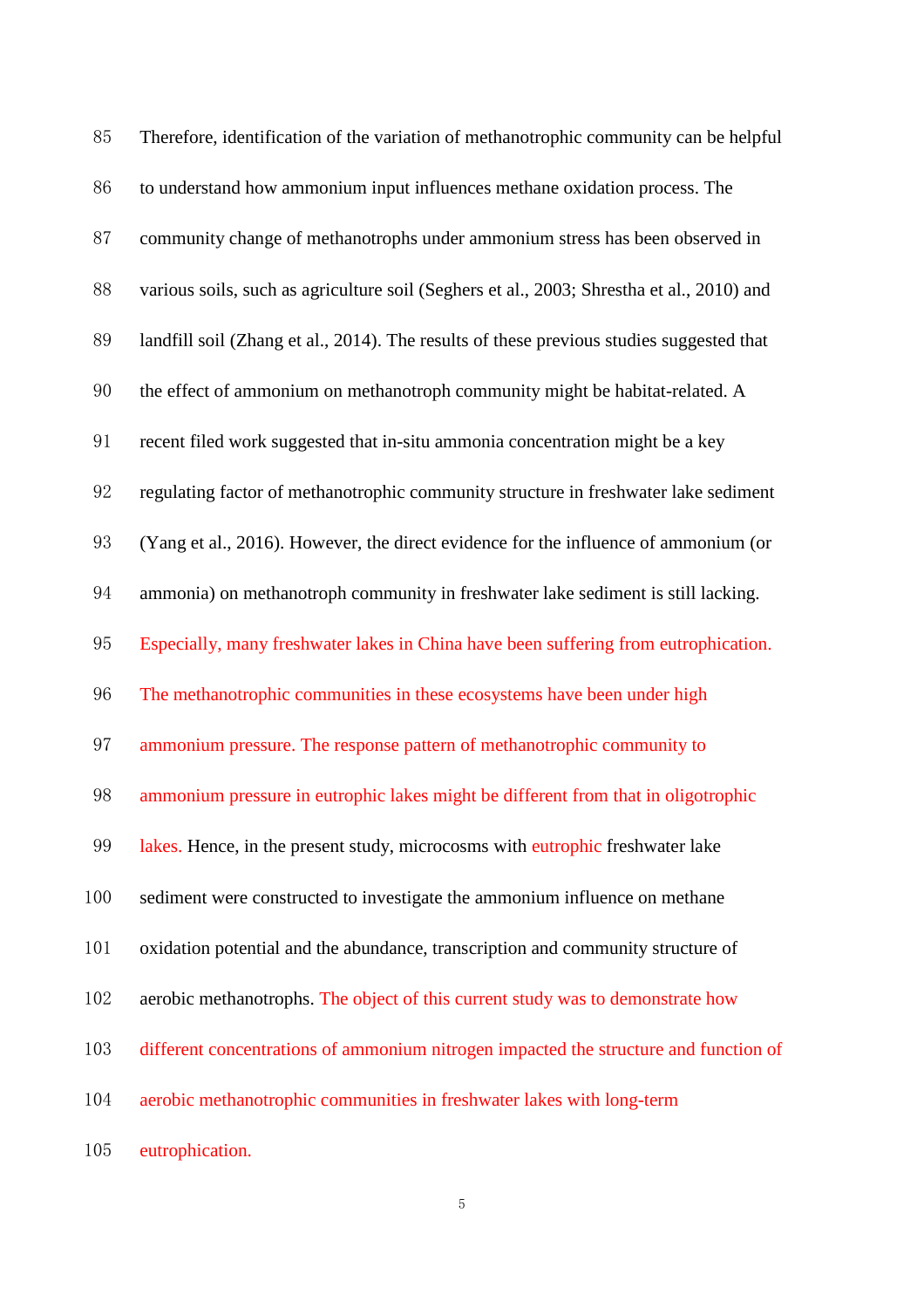| 107 | 2. Materials and methods                                                                                                        |
|-----|---------------------------------------------------------------------------------------------------------------------------------|
| 108 | 2.1. Sediment characteristics                                                                                                   |
| 109 | Dianchi Lake is a large shallow lake (total surface area: 309 km <sup>2</sup> ; average water                                   |
| 110 | depth: 4.4 m) located in southeast China (Yang et al., 2016). This freshwater lake is                                           |
| 111 | suffering from anthropogenically-accelerated eutrophication (Huang et al., 2017).                                               |
| 112 | Surface sediment $(0-5 \text{ cm})$ (24.9286N, 102.6582E) were collected using a core                                           |
| 113 | sampler from the north part of Dianchi Lake in October, 2017. The pH and water                                                  |
| 114 | dissolved oxygen (DO) were immediately measured with electrode sensors.                                                         |
| 115 | Ammonium nitrogen (NH <sub>4</sub> <sup>+</sup> -N) was measured using Nessler's reagent                                        |
| 116 | spectrophotometric method. Physicochemical properties of sediment were determined                                               |
| 117 | according to the literature (Wang, 2012). In-situ dissolved oxygen (DO) and                                                     |
| 118 | ammonium nitrogen (NH <sub>4</sub> <sup>+</sup> -N) in overlying water were 8.37 mg/L and 344 $\mu$ M,                          |
| 119 | respectively. Sediment total organic carbon (TOC), total nitrogen (TN), the ratio of                                            |
| 120 | TOC to TN (C/N), nitrate nitrogen (NO <sub>3</sub> <sup>-</sup> -N), ammonium nitrogen (NH <sub>4</sub> <sup>+</sup> -N), total |
| 121 | phosphorus (TP), and pH were $41.3$ g/kg, $3.95$ g/kg, $10.5$ , $12.3$ mg/kg, $364$ mg/kg,                                      |
| 122 | 0.60 g/kg, and 7.2, respectively. Sediment (2 L) was transported to laboratory at $4^{\circ}$ C                                 |
| 123 | for incubation experiment.                                                                                                      |
|     |                                                                                                                                 |

124

125 *2.2. Experimental setup*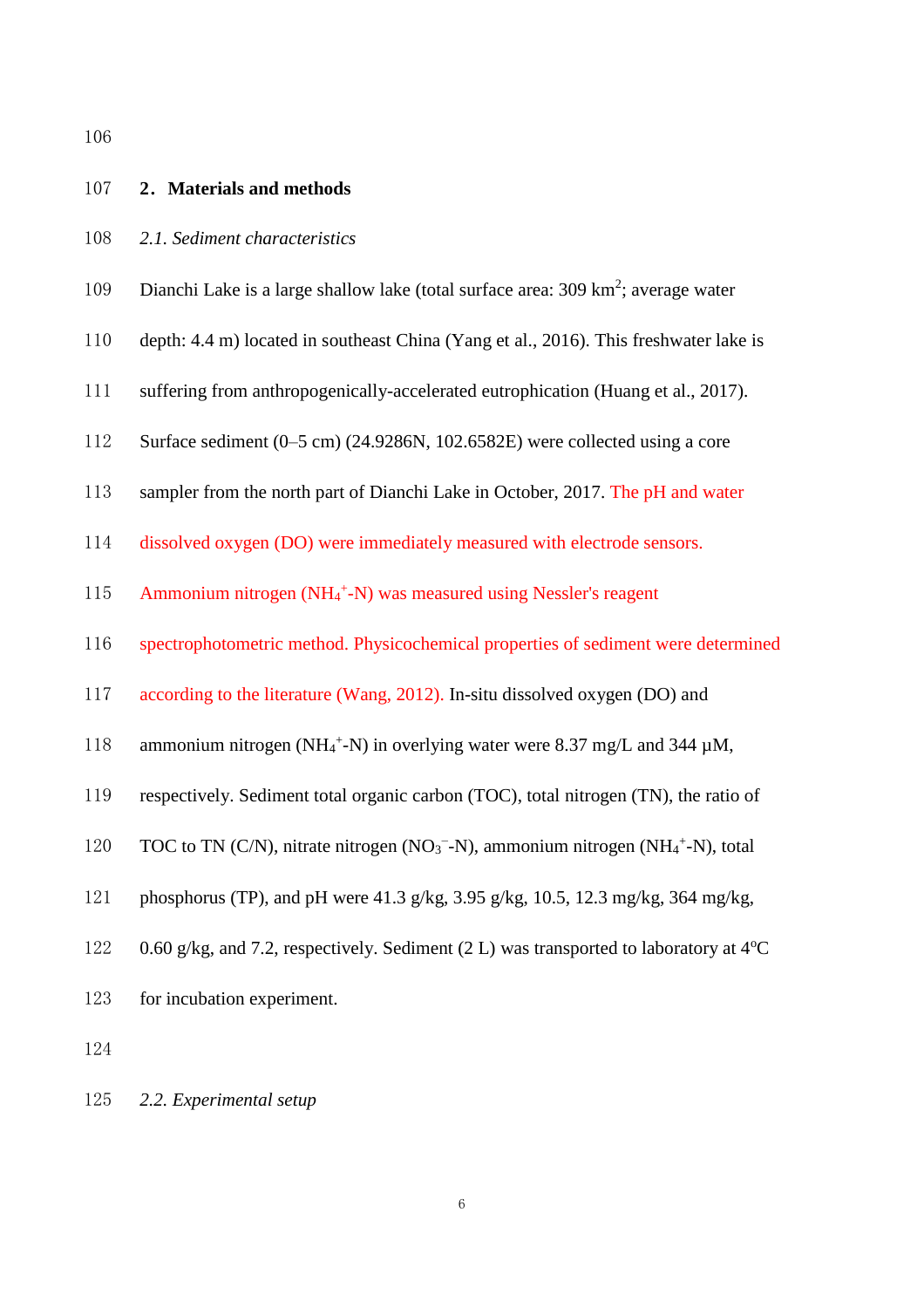| 126 | Sediments were placed at room temperature for 24 h and then homogenized. The                    |
|-----|-------------------------------------------------------------------------------------------------|
| 127 | homogenized sediments were centrifuged at 5000 rpm for 10 min to determine the                  |
| 128 | initial ammonia concentration of pore water. A series of 50-mL serum bottles (as                |
| 129 | microcosms) were added with 10 mL of sediment aliquot (containing about 0.1 g dry               |
| 130 | sediment). A total of 111 microcosms were constructed, including three autoclaved               |
| 131 | ones used as the control for the measurement of methane oxidation potential. Six                |
| 132 | treatments (A–F) were set up. The microcosms with treatments B–F were added with                |
| 133 | 1 mL of NH <sub>4</sub> Cl at the levels of 5, 20, 50, 100, and 200 mM, respectively, while the |
| 134 | microcosm with treatment A was amended with 1 mL diluted water as the blank                     |
| 135 | control. For each treatment, 18 microcosms were constructed, including half used for            |
| 136 | molecular analyses and another half for methanotrophic potential measurement. These             |
| 137 | microcosms were closed with butyl rubber stoppers and incubated for 14 days at 25°C             |
| 138 | at 100 rpm in dark.                                                                             |
| 139 |                                                                                                 |
| 140 | At each sampling time point (day 1 (12 h after incubation), day 7 or day 14), triplicate        |
| 141 | sediment samples of each treatment were transferred into Falcon tubes, and then                 |
| 142 | centrifuged at 5000 rpm for 10 min. The supernatant was filtered with a 0.2-um                  |
| 143 | syringe filter, and its ammonia level was measured using Nessler reagent-colorimetry.           |
| 144 | The sediment was mixed up and immediately used for nucleic acid extraction. In                  |
| 145 | addition, at each sampling time, for methanotrophic potential measurement, another              |

three bottles of each treatment were opened and shaken to provide ambient air, then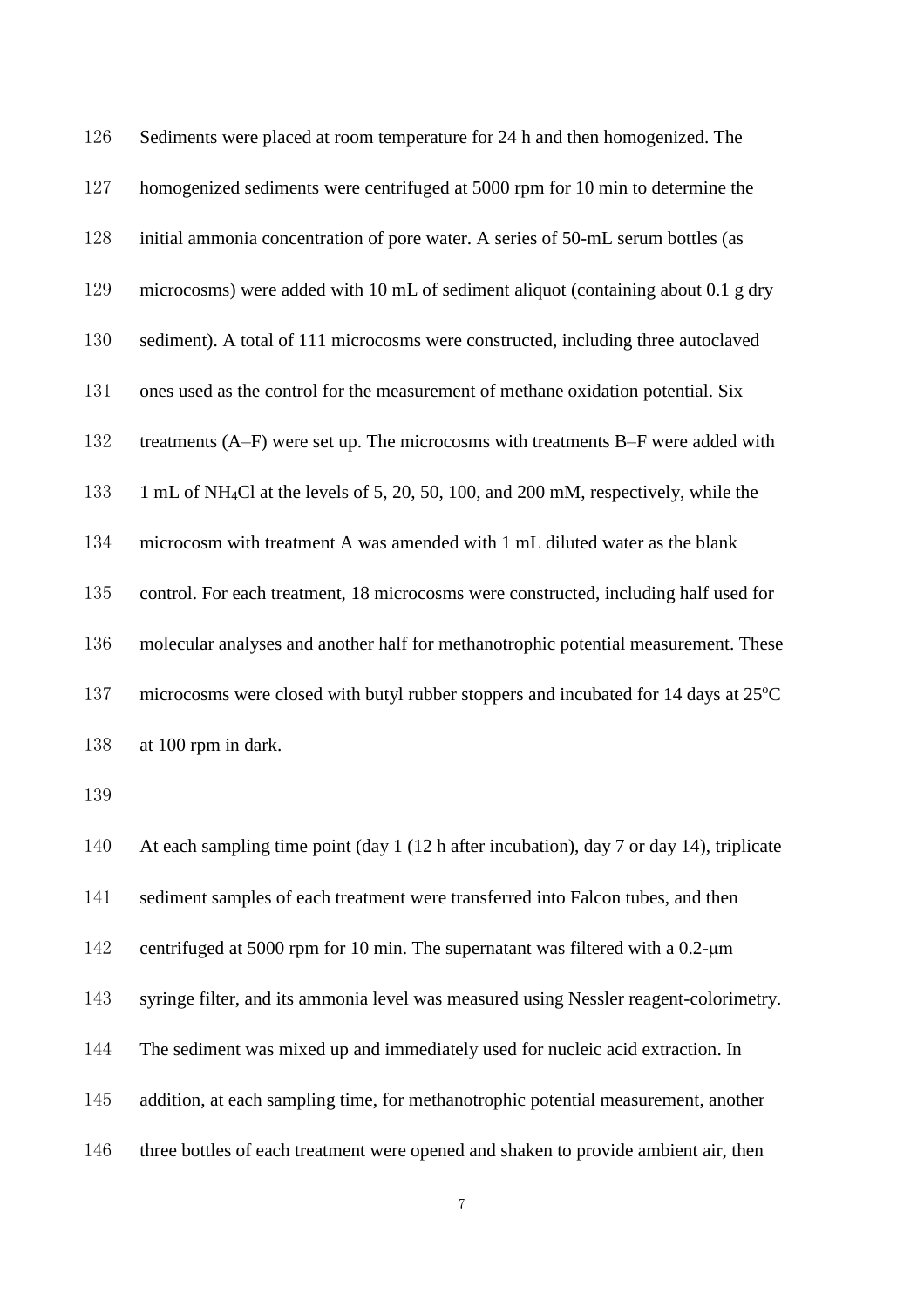| 147 | closed again with butyl rubber stoppers. Headspace air (1 mL) was replaced by CH <sub>4</sub> |
|-----|-----------------------------------------------------------------------------------------------|
| 148 | (99.99%) with an air-tight syringe. Samples were shaken vigorously to mix. After              |
| 149 | incubation at 25°C, 100 rpm for 24 h, 0.1 mL of headspace gas was taken and                   |
| 150 | measured using a GC126 gas chromatograph equipped with a flame ionization                     |
| 151 | detector. Autoclaved control was also processed to exclude methane loss due to                |
| 152 | dissolution or airtightness.                                                                  |
| 153 |                                                                                               |
| 154 | 2.3. Nucleic acid extraction, reverse transcription and quantification                        |
| 155 | Sediment DNA and RNA were extracted with PowerSoil DNA Isolation Kit (MoBio)                  |
| 156 | and PowerSoil Total RNA Isolation Kit (MoBio, USA), respectively. The quality and             |
| 157 | concentration of extracted nucleic acids were examined with Nanodrop 2000 (Thermo             |
| 158 | Fisher Scientific, USA). RNA was diluted to a similar concentration before further            |
| 159 | analysis. Real-time PCR of <i>pmoA</i> gene was performed on a CFX Connect cycler             |
| 160 | (Bio-Rad, USA), using the primer set A189f/mb661r following the conditions                    |
| 161 | reported in our previous study (Liu et al., 2015). Reactions were carried out using a         |
| 162 | TransStart Top Green qPCR Kit (Transgen, China) following the manufacturer's                  |
| 163 | instructions. Gene transcripts were quantified in a one-step RT-qPCR using a                  |
| 164 | TransScript Green One-step qRT-PCR Kit. Melting curve analyses were carried out at            |
| 165 | the end of PCR run to check the amplification specificity. Each measurement was               |
| 166 | carried out with three technical replicates. Standard curve was constructed with pmoA         |
| 167 | gene clones, and the efficiency and r-square were 91.5% and 0.998, respectively.              |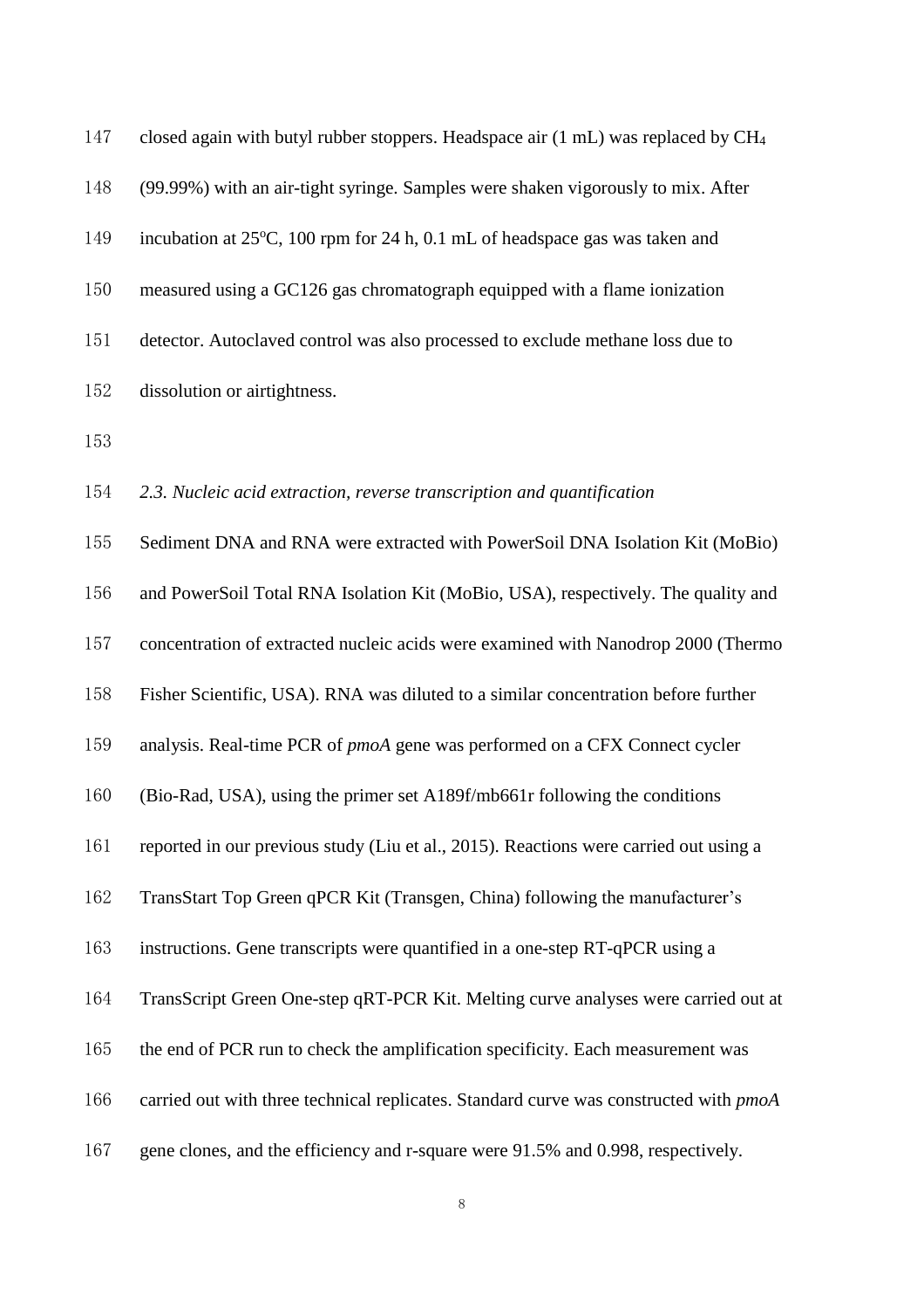*2.4. Terminal restriction fragment length polymorphism (T-RFLP) fingerprinting* DNA *pmoA* gene fragment was amplified with primer sets A189f/mb661r, with the forward primer A189f modified with FAM at 5'-end. PCR reactions were performed as previously described (Liu et al., 2015). Two-step RT-PCR was carried out on RNA. In the first step, RNA was reversely transcripted into cDNA with *pmoA* gene specific primer using One-step gDNA removal and cDNA synthesis kit (Transgen Biotech Co., LTD, China). The 20-μL reaction solution contained 1 μL EasyScript RT/RI Enzyme Mix, 1 μL gDNA remover, 10 μL 2×ES Reaction Mix, 2 pmol of gene 177 specific primers and 1  $\mu$ L RNA template. The reaction mixture was incubated at 42°C 178 for 30 min, and the enzymes were deactivated at 85 $\mathrm{^{\circ}C}$  for 5 s. In the second step, 1 µL cDNA was used as template in *pmoA* gene PCR amplification, proceeded following the same protocol with DNA. The fluorescently labeled PCR products were purified using a TIANquick Mini Purification Kit (TIANGEN Bitotech Co., Ltd, China). Approximately 20 ng of purified PCR products were digested with restriction endonuclease *BciT130* I (Takara Bio Inc., Japan) following the conditions recommended by the manufacturer's instruction. Electrophoresis of digested amplicons was carried out by Sangon Biotech (China) using an ABI 3730 DNA analyzer (Thermo Fisher Scientific, USA). The length of T-RFs was determined by comparing with internal standard using the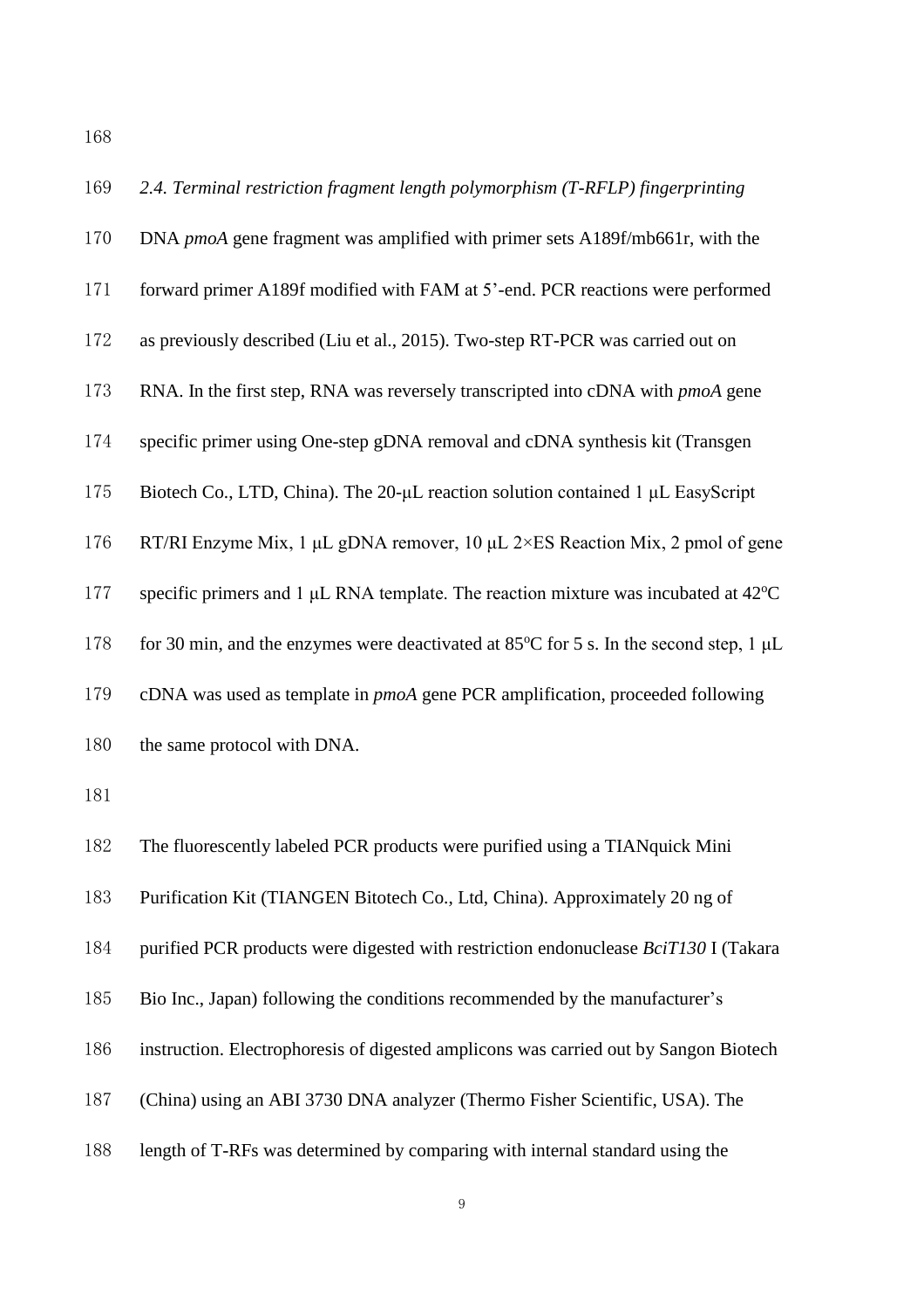| 189 | GeneScan software. Terminal restriction fragments (T-RFs) with similar length (less    |
|-----|----------------------------------------------------------------------------------------|
| 190 | than 2 bp difference) were merged, and T-RFs shorter than 50 base pairs (bp) or        |
| 191 | longer than 508 bp were removed from the dataset. Relative abundance of each           |
| 192 | fragment equaled to the ratio of its peak area to the total area. Minor T-RFs with     |
| 193 | relative abundance less than 0.5 % were excluded for further analysis. The Shannon     |
| 194 | diversity indices of <i>pmoA</i> gene and transcripts were calculated based on DNA and |
| 195 | RNA T-RFs, respectively.                                                               |
| 196 |                                                                                        |
| 197 | 2.5. Cloning, sequencing and phylogenetic analysis                                     |
| 198 | <i>pmoA</i> gene clone library was generated with mixed DNA PCR products using a TA    |
| 199 | cloning kit (TransGen Biotech Co., LTD, China). Randomly picked clones were            |
| 200 | subjected to sequencing. A total of 93 pmoA sequences were retrieved and in silico     |
| 201 | cut sites of these pmoA sequences were predicted using the online software             |
| 202 | Restriction Mapper (http://www.restrictionmapper.org). Several sequences of each T-    |
| 203 | RF, together with their reference sequences from the GenBank database, were used       |
| 204 | for phylogenetic analysis. A neighbor-joining tree was conducted with MEGA 7           |
| 205 | (Kumar et al., 2016), and bootstrap with 1000 replicates was carried out to check the  |
| 206 | consistency. The phylogenetic tree was visualized using iTOL v4.2 (Letunic and         |
| 207 | Bork, 2016). The sequences used in phylogenetic analysis were deposited in GenBank     |
| 208 | database, and the accessions were shown in Fig. 3.                                     |
| 209 |                                                                                        |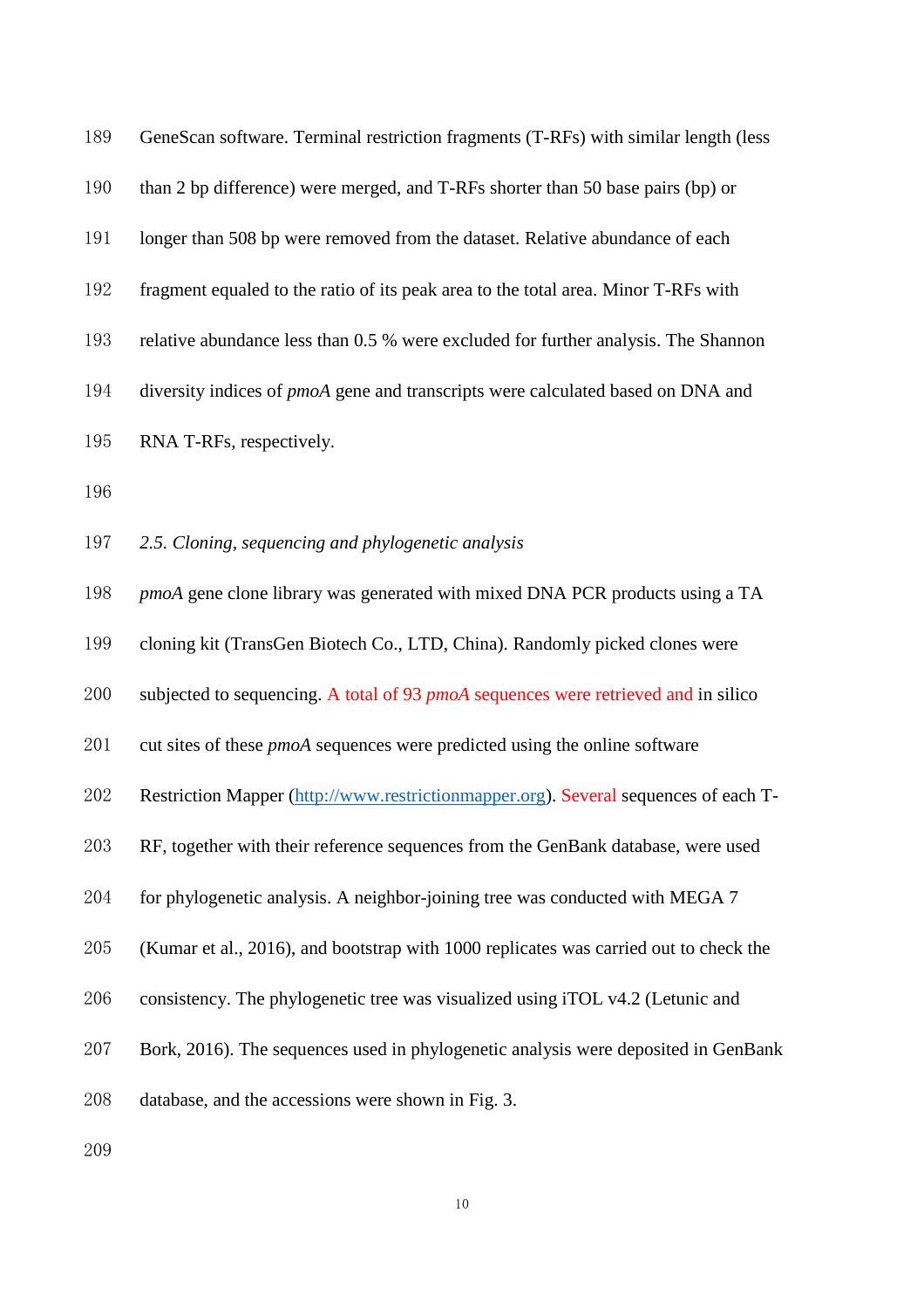#### *2.6. Statistical analysis*

| 211 | Two-way ANOVA (analysis of variance) was carried out to determine the effect of        |
|-----|----------------------------------------------------------------------------------------|
| 212 | ammonia concentration and incubation time on CH <sub>4</sub> oxidation potential, gene |
| 213 | abundance and transcription. One-way ANOVA followed by Student-Newman-Keuls            |
| 214 | test was adopted to detect the difference among treatments. The analysis was carried   |
| 215 | out in R, using R packages stats (version 3.4.4) and agricolae (version 1.2-8).        |
| 216 | Moreover, the comparison of methanotrophic communities in different microcosms,        |
| 217 | using Redundancy Analysis (RDA) and clustering analysis, was carried out with $R$      |
| 218 | package Vegan (version 2.4-6) (Oksanen et al., 2018). Permutation test was carried     |
| 219 | out to detect the margin effect of variables (treatment and time). Clustering analysis |
| 220 | was carried out based on Bray-Curtis dissimilarity, to demonstrate the variation of    |
| 221 | microbial community structure during incubation.                                       |
| 222 |                                                                                        |
| 223 | 3. Results                                                                             |

*3.1. Methane oxidation potential*

 Ammonium was found to quickly deplete in each ammonium added microcosm (Fig. S1). Methane oxidation potential (MOP) varied from 0.77 (in the microcosm F with 227 200 mM ammonium on day 1) to 1.94 (in the microcosm F with 200 mM ammonium on day 14) mmol/g dry sediment day (Fig. 1), while autoclaved control did not show notable methane oxidation (data not shown). Based on two-way ANOVA, both ammonium concentration (treatment) and incubation time had significant effects on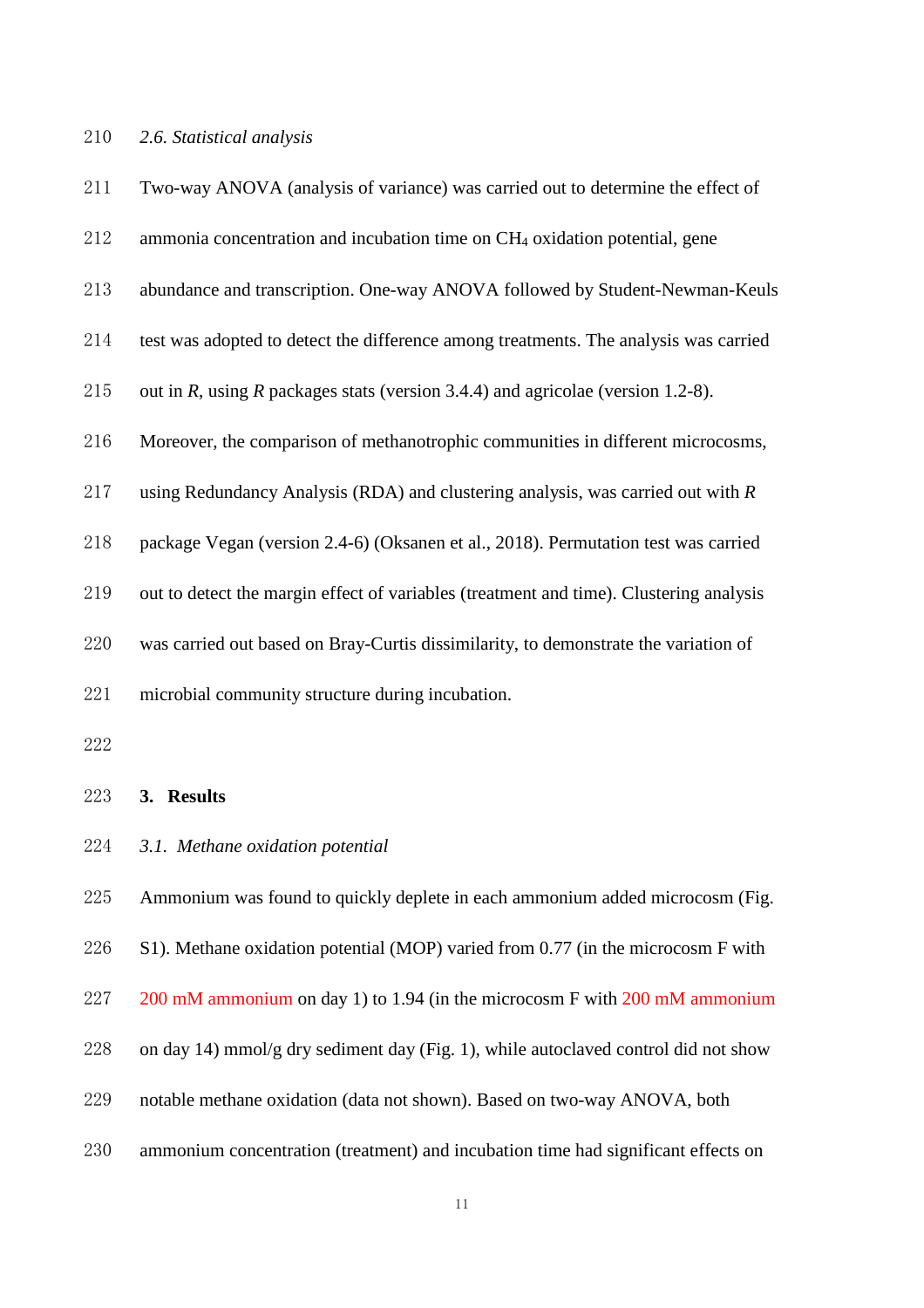| 231 | MOP ( $P < 0.01$ ), and their interaction was also significant ( $P < 0.05$ ). The MOP in the |
|-----|-----------------------------------------------------------------------------------------------|
| 232 | microcosm with treatment A (with no external ammonium addition) did not show a                |
| 233 | significant difference among incubation times $(P>0.05)$ . Based on post-hoc test (Fig.       |
| 234 | 1, Table S1), at each time, the microcosm with treatment B (5 mM ammonium) had                |
| 235 | slightly higher MOP than the microcosm with control group (A). At days 1 and 7, the           |
| 236 | microcosms with 20-100 mM ammonium addition had slightly lower MOP than the                   |
| 237 | un-amended microcosm. However, at each time, no statistical difference in MOP was             |
| 238 | observed among the microcosms with treatment A-E (0-100 mM ammonium                           |
| 239 | addition). Moreover, the microcosm with treatment $F(200 \text{ mM }$ ammonium) tended to     |
| 240 | have significantly lower MOP than other microcosms on day 1 ( $P < 0.05$ ), but               |
| 241 | significantly higher MOP on day 14 ( $P < 0.05$ ). On day 7, no statistical difference in     |
| 242 | MOP was found between the microcosm with treatment F and any other microcosms.                |
| 243 |                                                                                               |
| 244 | 3.2. <i>pmoA</i> gene and transcript abundance                                                |
| 245 | Two-way ANOVA indicated that the number of both pmoA gene and transcripts was                 |
| 246 | significantly influenced by ammonium concentration and incubation time $(P< 0.01)$            |
| 247 | (Fig. 2a and 2b). The abundance of $pmod$ gene in the control group (A) showed no             |
| 248 | significant difference among times $(0.05 < P < 0.1)$ . On day 1, the microcosms with         |
| 249 | treatment C and D $(20-100 \text{ mM ammonium})$ had higher (but not significantly) pmoA      |
| 250 | gene abundance than other microcosms. However, at days 7 and 14, the microcosm                |
|     |                                                                                               |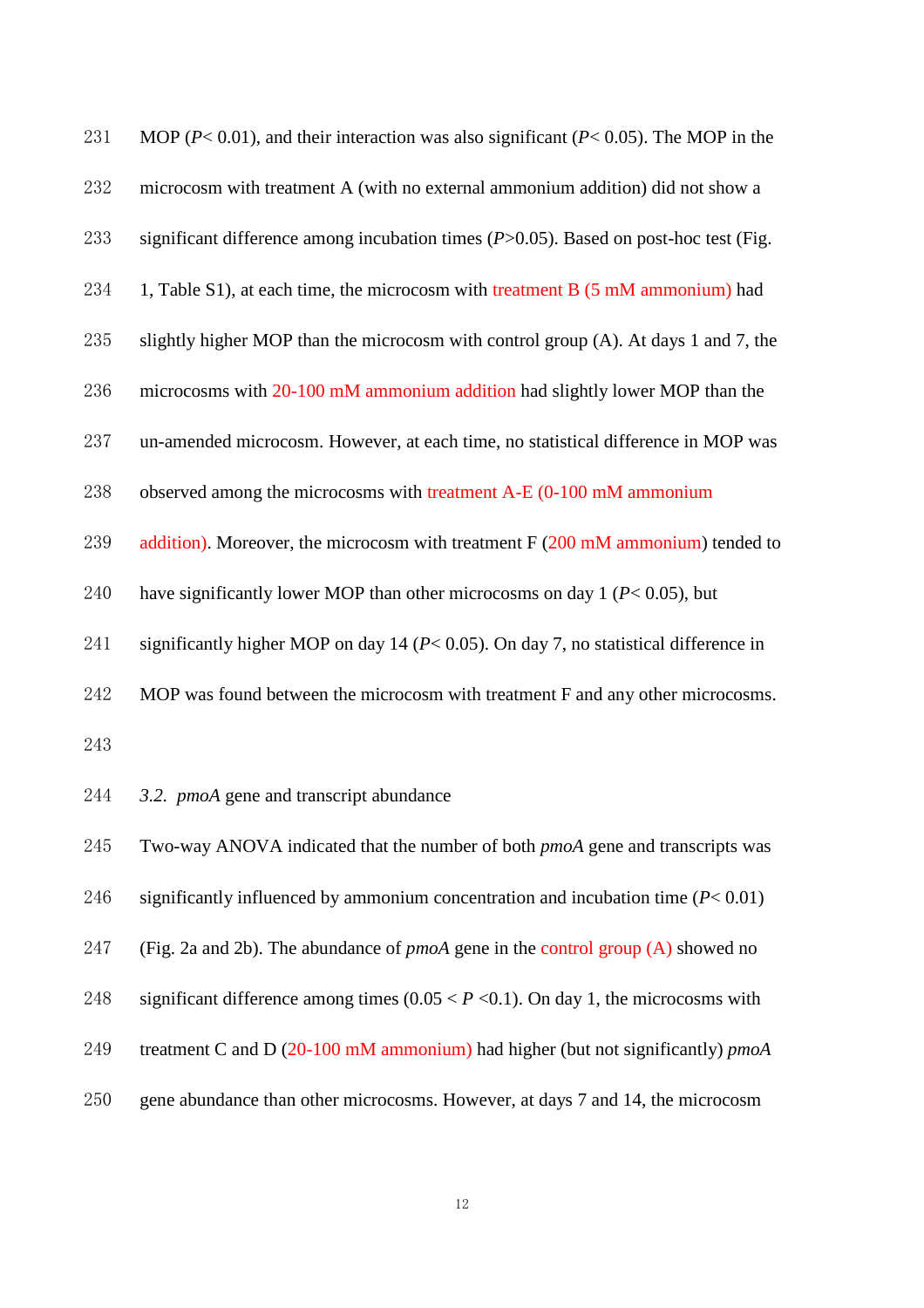251 with treatment F (with the highest ammonium addition of mM) had the highest *pmoA* gene abundance.

| 254 | At each time, <i>pmoA</i> transcripts in the un-amended microcosm was less abundant than |
|-----|------------------------------------------------------------------------------------------|
| 255 | those in amended microcosms. On day 1, the highest number of transcripts was             |
| 256 | observed in the microcosm with treatment $C(20 \text{ mM})$ , followed by the microcosms |
| 257 | with treatments D, E and F (50-200 mM). The microcosm with treatment B (5 mM)            |
| 258 | had much lower <i>pmoA</i> transcript abundance than other ammonium added microcosms     |
| 259 | $(P< 0.05)$ (Table S1). On day 7, pmoA transcript abundance tended to increase with      |
| 260 | the level of added ammonium, although statistical difference in <i>pmoA</i> transcript   |
| 261 | abundance was only observed between treatment F and other treatments. On day 14,         |
| 262 | no significant difference in pmoA transcript abundance was detected among                |
| 263 | treatments $(P>0.05)$ .                                                                  |
| 264 |                                                                                          |
| 265 | The ratio of transcripts to <i>pmoA</i> gene varied with ammonium concentration and      |
| 266 | incubation time (Fig. S2). The ratio tended to decrease with time in ammonium            |
| 267 | amended microcosms. Moreover, at days 1 and 7, the ratio tended to increase with the     |
| 268 | increasing ammonium concentration.                                                       |
| 269 |                                                                                          |

*3.3. T-RFLP fingerprinting*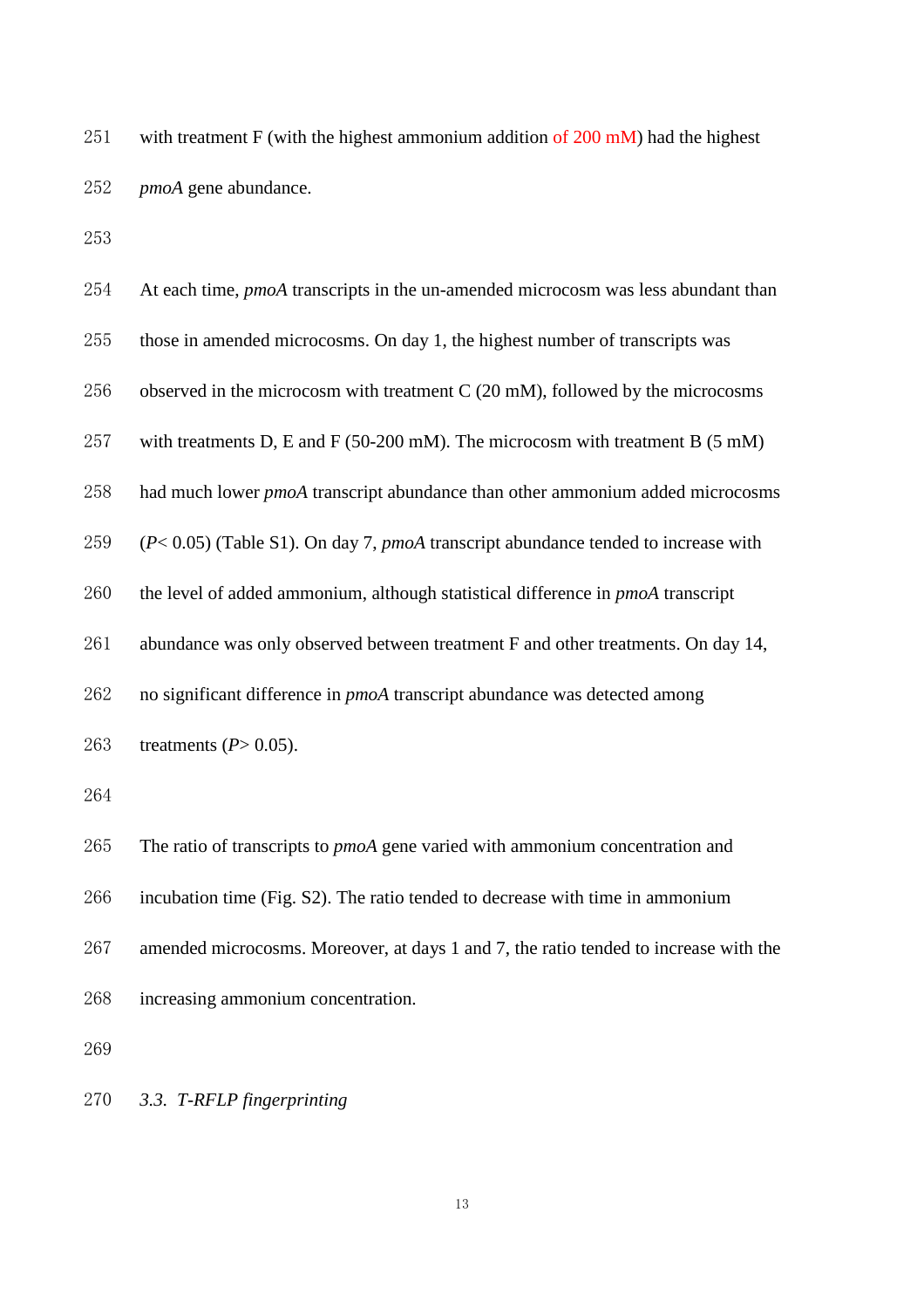| 271 | In silico analysis of the cloned <i>pmoA</i> sequences showed that restriction enzyme     |
|-----|-------------------------------------------------------------------------------------------|
| 272 | BciT130 I could well capture <i>pmoA</i> gene diversity and present a good resolution     |
| 273 | among different subgroups of aerobic methanotrophs. Most of the T-RFs retrieved in        |
| 274 | the current study could be assigned to certain methanotrophic groups, while some of       |
| 275 | the T-RFs from <i>pmoA</i> transcripts could not match the cut site predicted from the    |
| 276 | sequences in clone library. The obtained <i>pmoA</i> sequences could be grouped into four |
| 277 | clusters (Fig. 3), which could be convincingly affiliated with known methanotrophic       |
| 278 | organisms. Three clusters were affiliated with Type I methanotrophs                       |
| 279 | (Gammaproteobacteria), which could be further divided into several subgroups.             |
| 280 | Cluster 1 contained 157 bp, 242 bp and 338 bp T-RFs that could be related to Type Ia      |
| 281 | methanotrophs, the most frequently detected methanotrophs in freshwater lakes             |
| 282 | (Borrel et al., 2011). The 157 bp and 338 bp T-RFs might be affiliated with               |
| 283 | Methylobacter and Methylomicrobium, respectively. However, the 242 bp T-RF could          |
| 284 | not be convincingly assigned to a certain genus because of the highly similar pmoA        |
| 285 | sequences of Type Ia organisms. Cluster 2 was composed of three different T-RFs,          |
| 286 | and could be affiliated with Methylococcus and Methyloparacoccus. Cluster 3               |
| 287 | included the T-RFs of 91 bp and 508 bp, which might be closely related to                 |
| 288 | Candidatus Methylospira. Both cluster 2 and cluster 3 could be affiliated with Type       |
| 289 | Ib methanotrophs, but they distinctly differed in phylogeny and morphology                |
| 290 | (Danilova et al., 2016). Cluster 4 comprised of the T-RFs of 217 bp, 370 bp and 403       |
| 291 | bp, and it was phylogenetically related to Type IIa methanotrophs (Methylocystaceae       |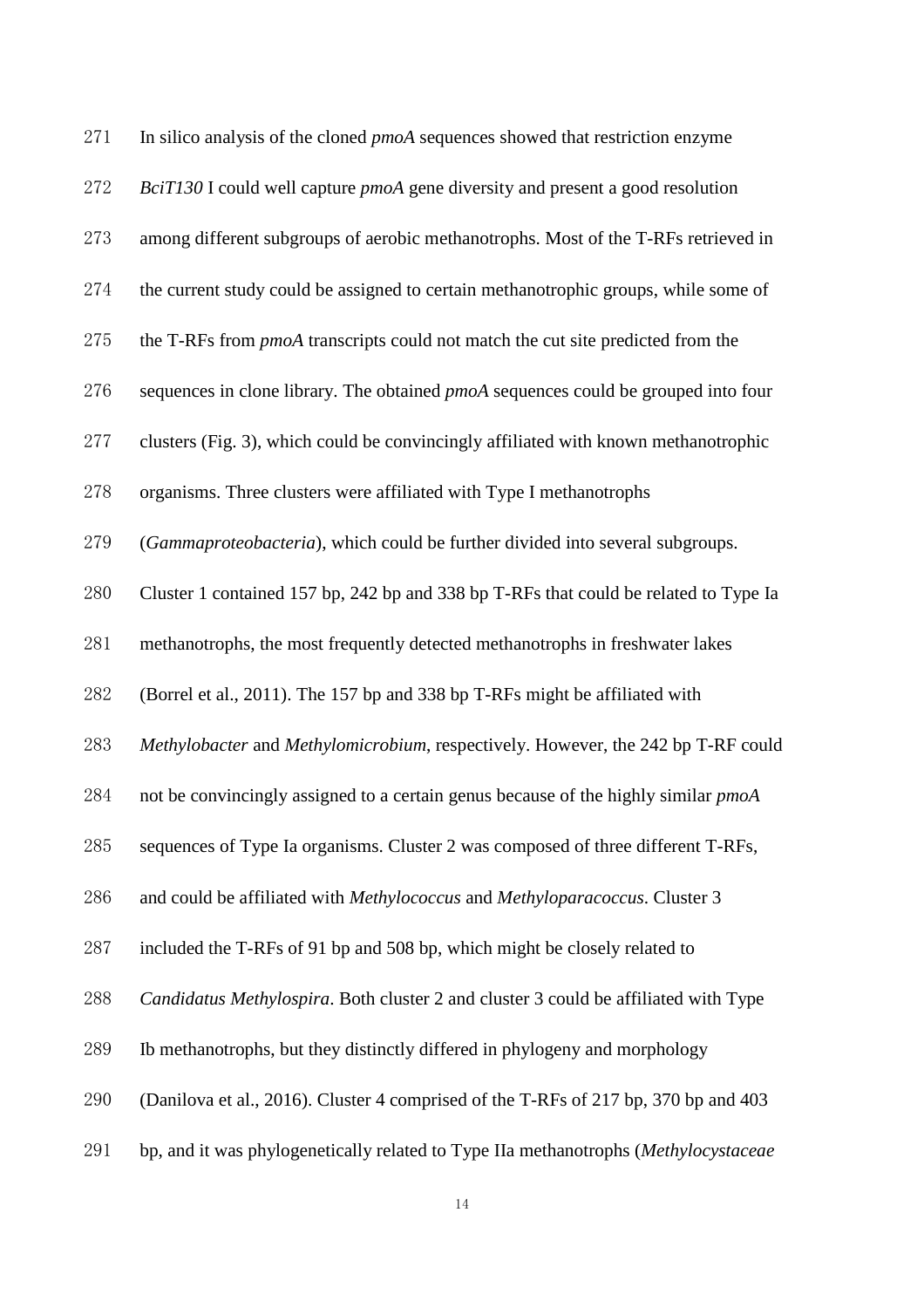| 292 | in Alphaproteobacteria). The 403 bp T-RF was likely affiliated with Methylosinus,           |
|-----|---------------------------------------------------------------------------------------------|
| 293 | while 217 bp and 370 bp T-RFs could not be convincingly assigned to a single genus.         |
| 294 |                                                                                             |
| 295 | The 508 bp fragment could be affiliated with either <i>Methylospira</i> or unknown Type Ia  |
| 296 | methanotroph. Considering the low abundance of 508 bp T-RF (<0.5% in DNA                    |
| 297 | TRFLP profile and approximately 2% in RNA TRFLP profile), and in order to avoid             |
| 298 | incorrect annotation, this T-RF was excluded from further analysis.                         |
| 299 |                                                                                             |
| 300 | 3.4. T-RFLP diversity and profiles of pmoA gene and transcripts                             |
| 301 | Diversity of each community was calculated based on T-RFLP results. In the current          |
| 302 | study, the T-RFs with relative abundance more than 5% in at least one sample or with        |
| 303 | average relative abundance more than 2% in all samples were defined as major T-             |
| 304 | RFs. For a given sample, the total number of T-RFs and the number of major T-RFs            |
| 305 | were greater in RNA T-RFLP profile than in DNA T-RFLP profile. On day 1,                    |
| 306 | ammonium amended microcosms tended to have lower <i>pmoA</i> gene diversity than un-        |
| 307 | amended microcosm, while an opposite trend was found at days 7 and 14 (Table 1).            |
| 308 | For a given sample, <i>pmoA</i> transcript showed higher Shannon diversity than <i>pmoA</i> |
| 309 | gene. Ammonium amended microcosms tended to have lower <i>pmoA</i> transcript               |
| 310 | diversity than un-amended microcosm. In the microcosms with treatments $A-D(0-50)$          |
| 311 | mM ammonium), pmoA transcript diversity tended to increase with time. However,              |
|     |                                                                                             |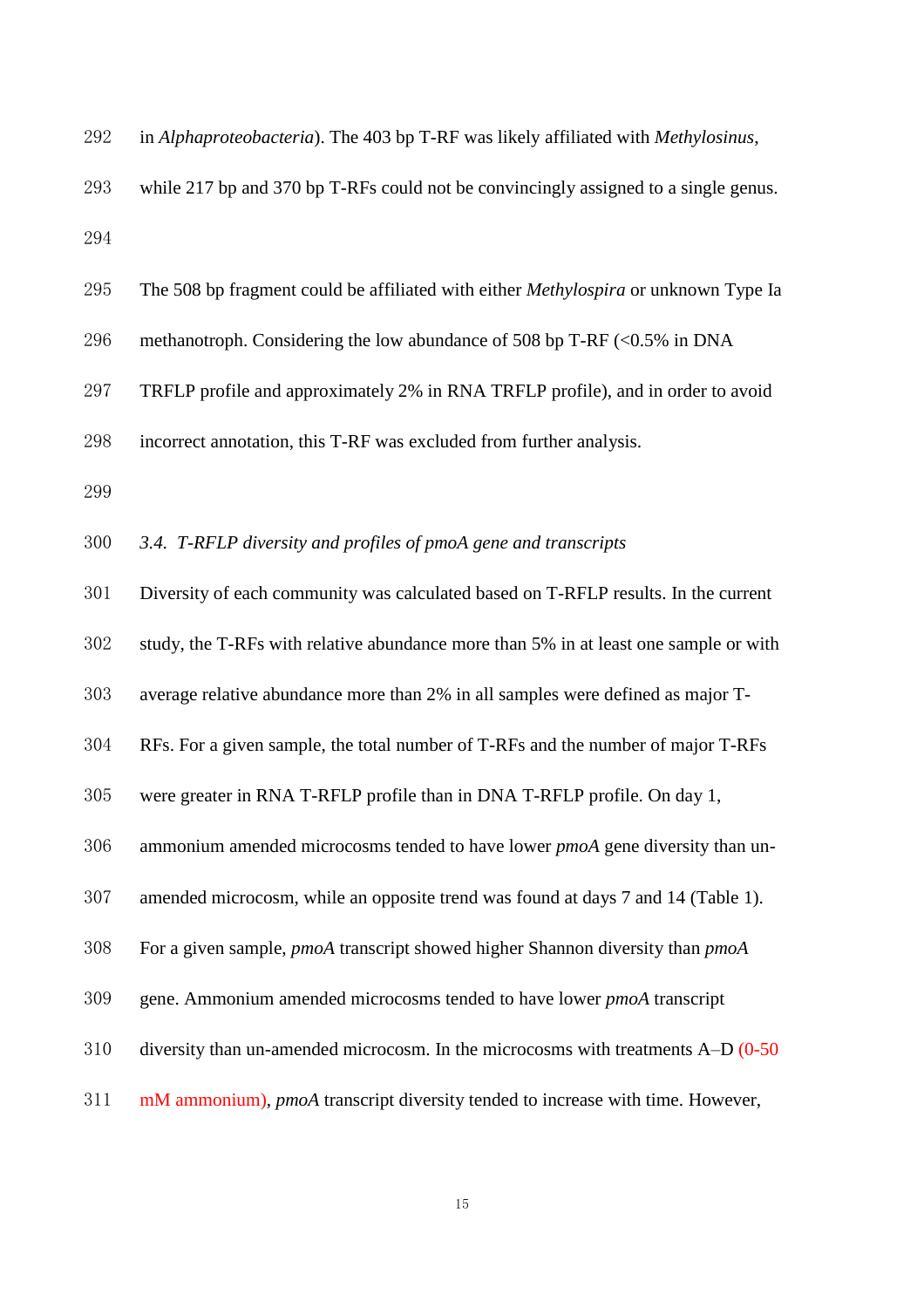| 312 | the Shannon diversity of transcriptional T-RFs experienced an increase followed by a |
|-----|--------------------------------------------------------------------------------------|
| 313 | decrease in the microcosms with treatments E and $F(100-200 \text{ mM ammonium})$ .  |
| 314 |                                                                                      |

| 315 | A total of 11-14 T-RFs were retrieved from T-RFLP analysis of DNA samples. Most         |
|-----|-----------------------------------------------------------------------------------------|
| 316 | of them (including all major T-RFs) could be well assigned to certain methanotrophic    |
| 317 | groups (Figs. 3 and 4a). In all DNA samples, Type Ia and Type IIa methanotrophs         |
| 318 | dominated methanotrophic communities. On day 1, the 242 bp T-RF (Methylobacter-         |
| 319 | related Type Ia methanotrophs) comprised about 50% of methanotrophic                    |
| 320 | communities. The 370 bp T-RF (Type IIa methanotrophs) also showed a considerable        |
| 321 | proportion $(20-25%)$ . The addition of ammonium tended to induce no considerable       |
| 322 | change of methanotrophic community structure after 12-hour incubation. After 7 and      |
| 323 | 14 days of incubation, the proportions of major T-RFs illustrated an evident variation. |
| 324 | The proportion of Type Ia methanotrophs (157 bp, 242 bp and 338 bp; marked in           |
| 325 | green) decreased with time, while Type IIa methanotrophs (217 bp and 370 bp,            |
| 326 | marked in pink) increased. The proportion of Methylococcus-related Type Ib              |
| 327 | methanotrophs (marked in blue) also increased, especially the 145 bp T-RF, whereas      |
| 328 | the proportion of Methylospira-related Type Ib methanotrophs (91 bp, marked in          |
| 329 | yellow) did not show a notable variation.                                               |
| 330 |                                                                                         |
| 331 | A total of 14–38 T-RFs were retrieved from T-RFLP analysis of RNA samples, but          |

most of them were only detected in a few samples with low relative abundance (Fig.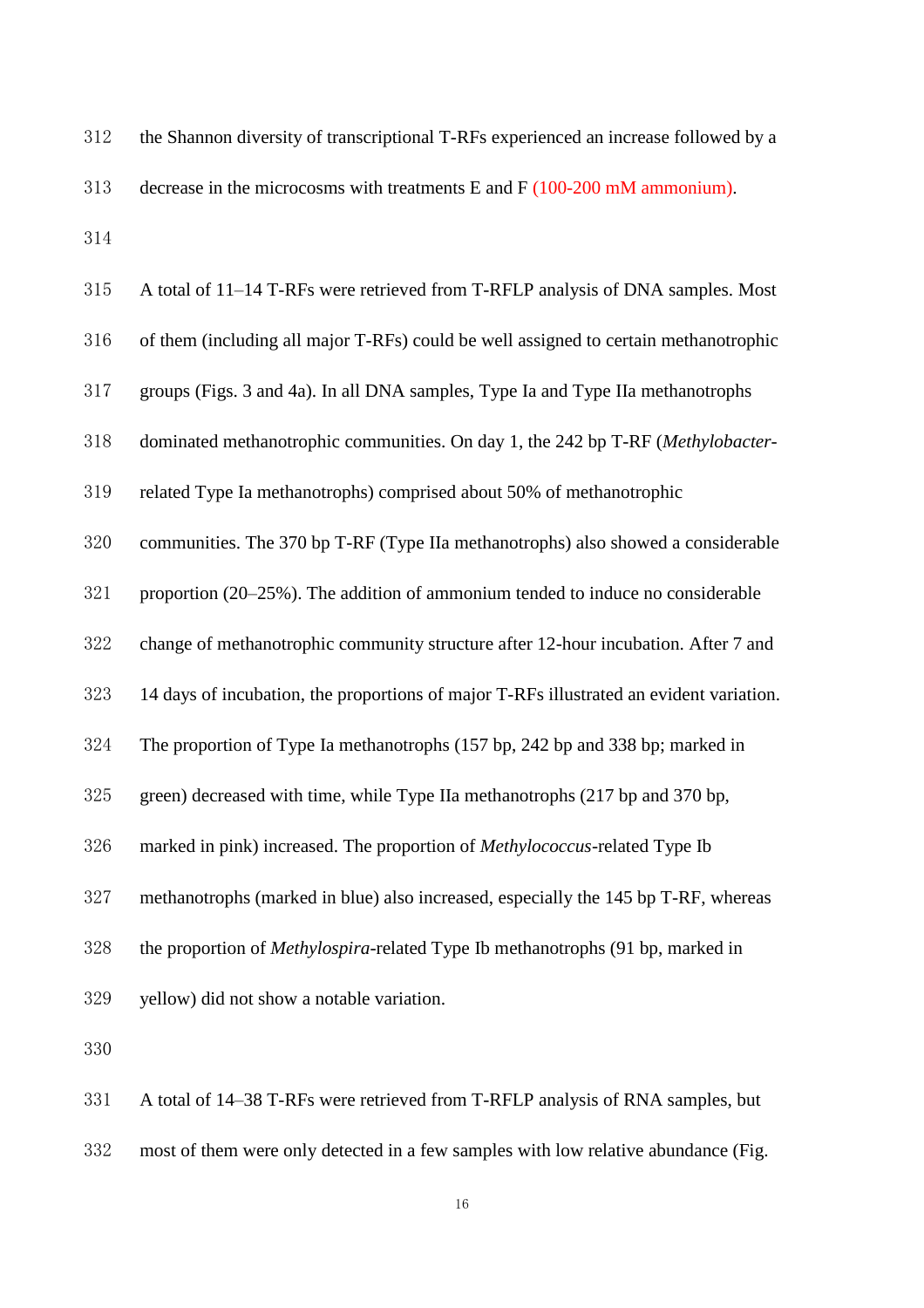| 333 | 4b). Among the major transcript T-RFs, only 4 transcript T-RFs could be assigned to        |
|-----|--------------------------------------------------------------------------------------------|
| 334 | a known methanotrophic group, and on day 1 they comprised of a considerable part of        |
| 335 | methanotrophic community in un-amended microcosm (43–72%) and of in amended                |
| 336 | microcosms $(22-72%)$ , while the other 7 T-RFs were not found in <i>pmoA</i> gene library |
| 337 | as well as DNA T-RFLP profiles. Compared with <i>pmoA</i> gene, the community              |
| 338 | structure of <i>pmoA</i> transcripts was more sensitive to external ammonium addition. The |
| 339 | addition of ammonium induced a marked shift in pmoA transcriptional community              |
| 340 | structure after 12-h incubation. The proportion of 242 bp increased, but the proportion    |
| 341 | of 91 bp decreased. After 1 or 2 weeks' incubation, the microcosms with treatments         |
| 342 | B, C, D and E $(5-100 \text{ mM ammonium})$ had similar transcriptional community          |
| 343 | structure as the un-amended microcosm. However, the microcosm with treatment F             |
| 344 | (with the highest ammonium addition) encountered a remarkable increase in 91 bp            |
| 345 | (Ca. Methylospira-related Type Ib methanotrophs). Moreover, the 370 bp T-RF,               |
| 346 | accounting for up to one fourth (average) of DNA T-RFs, was only detected on day           |
| 347 | 14, with relative abundance of 0.8–2.9%.                                                   |
| 348 |                                                                                            |
| 349 | 3.5. Clustering and statistical analysis of TRFLP profiles                                 |
| 350 | DNA- and RNA-based methanotrophic community structures were characterized with             |
|     |                                                                                            |

structure was quite stable during the whole incubation period. Most of the samples on

hierarchal clustering based on Bray-Curtis dissimilarity (Fig. 5). *pmoA* community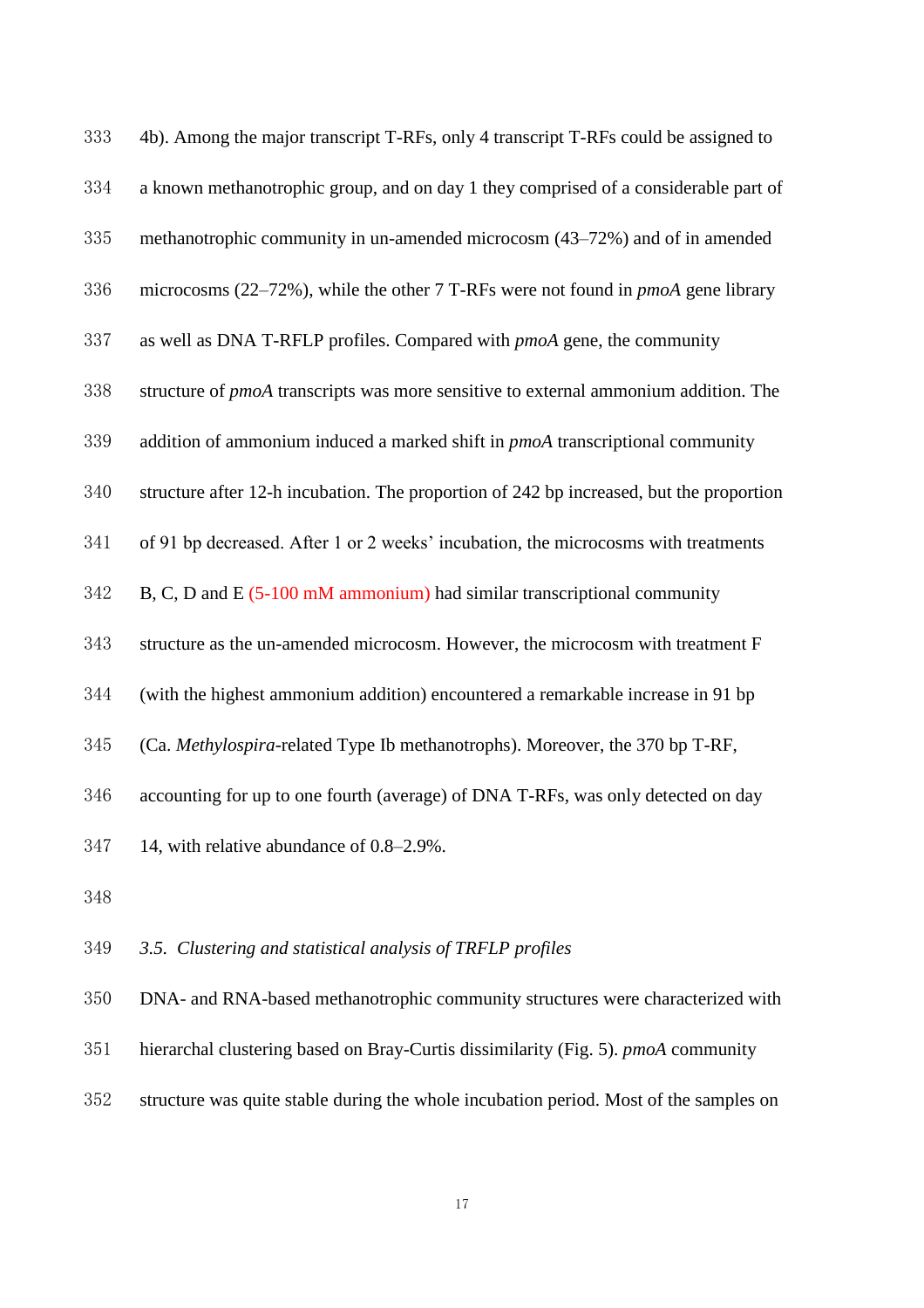| 353 | day 1 were grouped together. Samples B7, D7, E7, B14, C14, D14, E14 and F14 were             |
|-----|----------------------------------------------------------------------------------------------|
| 354 | clustered into another group. Sample D1 was distantly separated from other samples,          |
| 355 |                                                                                              |
| 356 | Higher dissimilarity of transcriptional community structures could be observed among         |
| 357 | samples. The samples on day 1 were still close to each other, and they were clearly          |
| 358 | separated from the samples at day 7 and 14. Samples A7, A14, B7, B14, D7, E7 and             |
| 359 | F7 could form a clade, while samples C7, D14 and E14 formed another clade.                   |
| 360 | Moreover, sample F14 was distantly separated from other samples.                             |
| 361 |                                                                                              |
| 362 | RDA with permutation test was carried out to test the potential relationship between         |
| 363 | each major T-RF and factors (treatment and incubation time). The result indicated that       |
| 364 | incubation time had a significant impact on DNA-based methantrophic community                |
| 365 | composition ( $P < 0.01$ ), while ammonium concentration did not exert a significant         |
| 366 | influence ( $P > 0.05$ ). The constrained variables could explain up to 74.4 % of total      |
| 367 | variance. However, most of the explained variance (73.7% out of 74.4%) was related           |
| 368 | to constrained axis 1, and only the first axis was significant ( $P = 0.029$ ). In addition, |
| 369 | for RNA-based methantrophic community, treatment and time were able to explain               |
| 370 | 76.0% of total variance. Only incubation time had a significant effect on RNA-based          |
| 371 | methantrophic community composition $(P< 0.01)$ , and only the first constrained axis        |
| 372 | was significant $(P<0.01)$ . These results indicated that after the addition and with the    |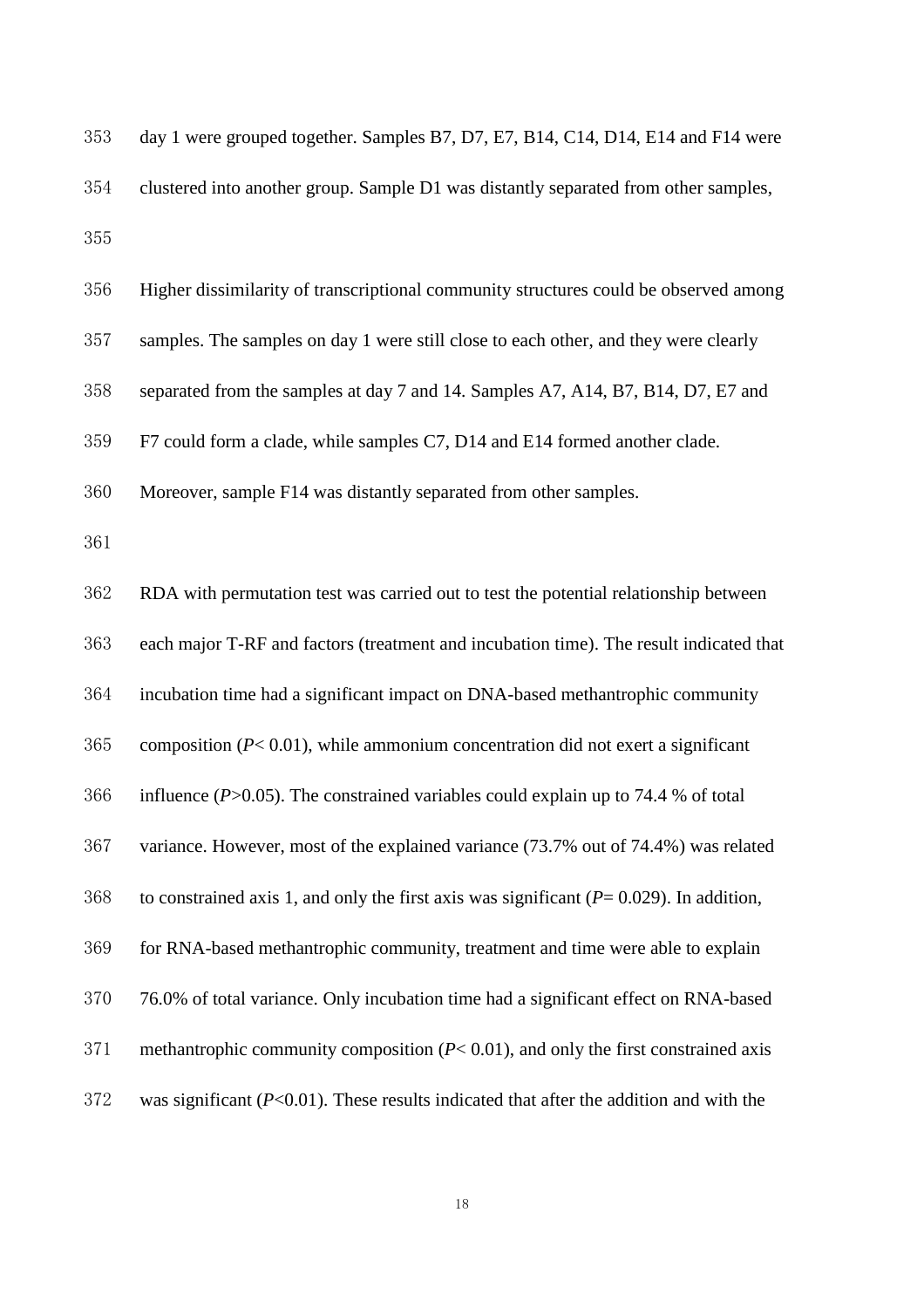depletion of ammonium, the community compositions of both *pmoA* gene and

transcripts could undergo a considerable shift.

#### **4. Discussion**

*4.1. Effect of ammonium on MOP*

 The current study showed that a high dosage of ammonium could present a temporary inhibition effect on methane oxidation. The result was consistent with several previous studies (Bosse et al., 1993; Murase and Sugimoto, 2005; Nold et al., 1999). These studies indicated that the addition of ammonium might inhibit methane oxidation in water and sediment of freshwater lake. However, to date, the minimal inhibit concentration for methane oxidation in lake sediment is still unclear. Bosse et al. (1993) pointed out that methane oxidation in littoral sediment of Lake Constance could be partially inhibited when ammonium concentration in pore water was higher than 4 mM. In contrast, methane oxidation in sediment of hyper-eutrophic Lake Kevätön was not obviously affected by a continuous water flow containing up to 15 mM of ammonium (Liikanen and Martikainen, 2003). Lake Kevätön and Dianchi Lake had similar average water depth, and the overlying water of sediment in both lakes had very high levels of ammonium (Liikanen and Martikainen, 2003). In the present study, inhibition was only observed in the microcosm with a very high ammonium dosage (with 17.3 mM ammonium in overlying water on day 1), while no evident inhibition was found in the other ammonium amended microcosms, even at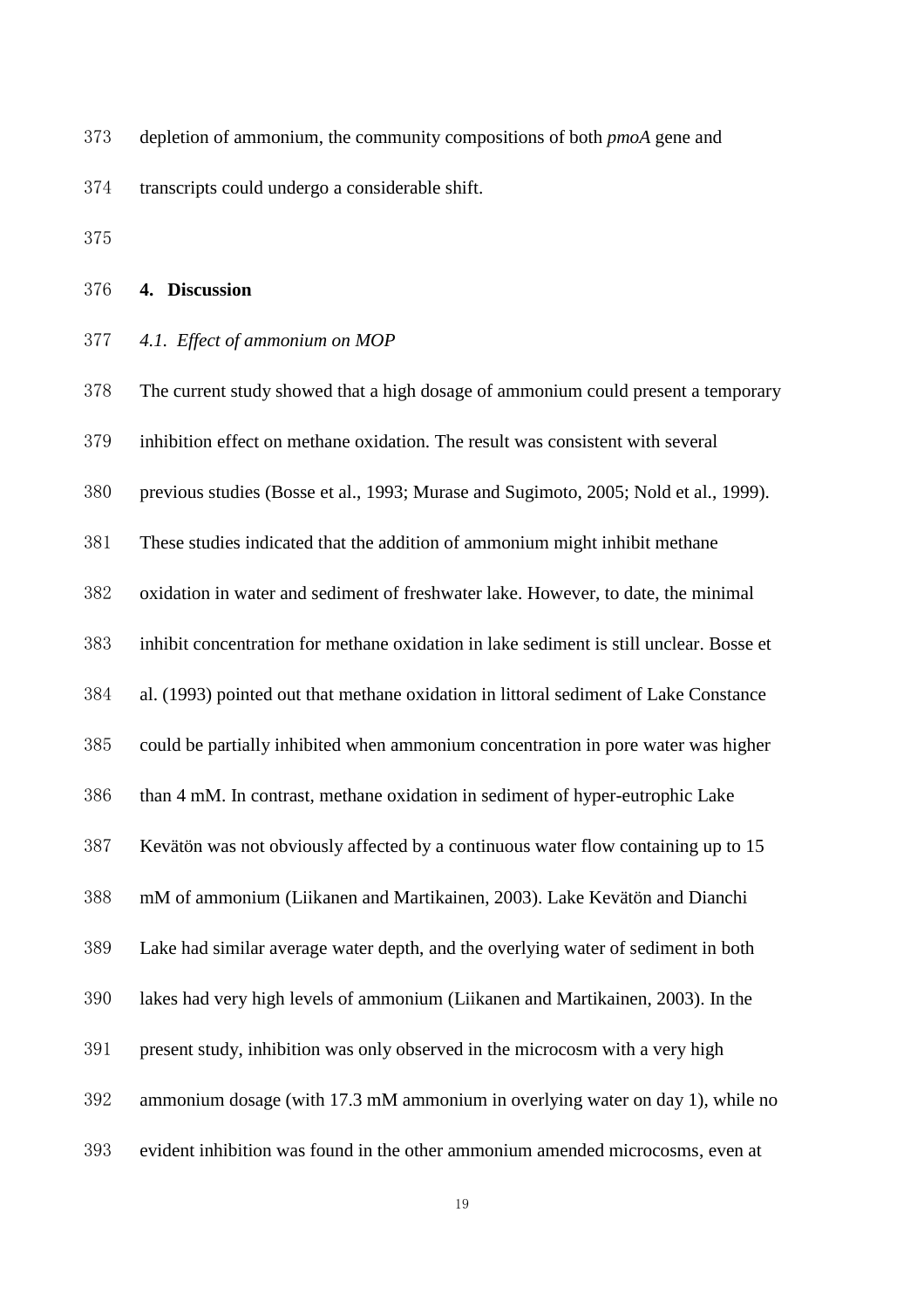| 394 | high dosages. This suggested that methane oxidation might depend on ammonium             |
|-----|------------------------------------------------------------------------------------------|
| 395 | dosage, which was sustained by the result of two-way ANOVA. The minimal inhibit          |
| 396 | concentration for methane oxidation in Dianchi Lake was much higher than that in         |
| 397 | Lake Constance (Bosse et al. 1993). Hence, the minimal inhibition concentration for      |
| 398 | methane oxidation could be lake-specific.                                                |
| 399 |                                                                                          |
| 400 | Despite of a very high dosage of ammonium, sediment MOP was only partially               |
| 401 | inhibited. This might be explained by two facts. The studied sediment sample             |
| 402 | originated from a eutrophic lake, which suffered from high ammonium input.               |
| 403 | Methanotrophs in this kind of ecosystem could effectively oxidize methane under the      |
| 404 | condition of high ammonia concentration (Liikanen and Martikainen, 2003). This was       |
| 405 | consistent with the above-mentioned lake-related minimal inhibition concentration for    |
| 406 | methane oxidation. On the other hand, the affinity of pMMO (pmoA encoding                |
| 407 | protein) to methane is much higher than that to ammonium (Bédard and Knowles,            |
| 408 | 1989). As a result, when the methane concentration is high enough, as a common case      |
| 409 | for the measurement of MOP, methanotrophs should be able to consume a                    |
| 410 | considerable amount of methane.                                                          |
| 411 |                                                                                          |
| 412 | A recovery of MOP after a single-shot fertilization has been reported in forest soil     |
| 413 | (Borjesson and Nohrstedt, 2000). In this study, it was noted that after the depletion of |

ammonium, sediment MOP could also get a quick recovery. The highest ammonium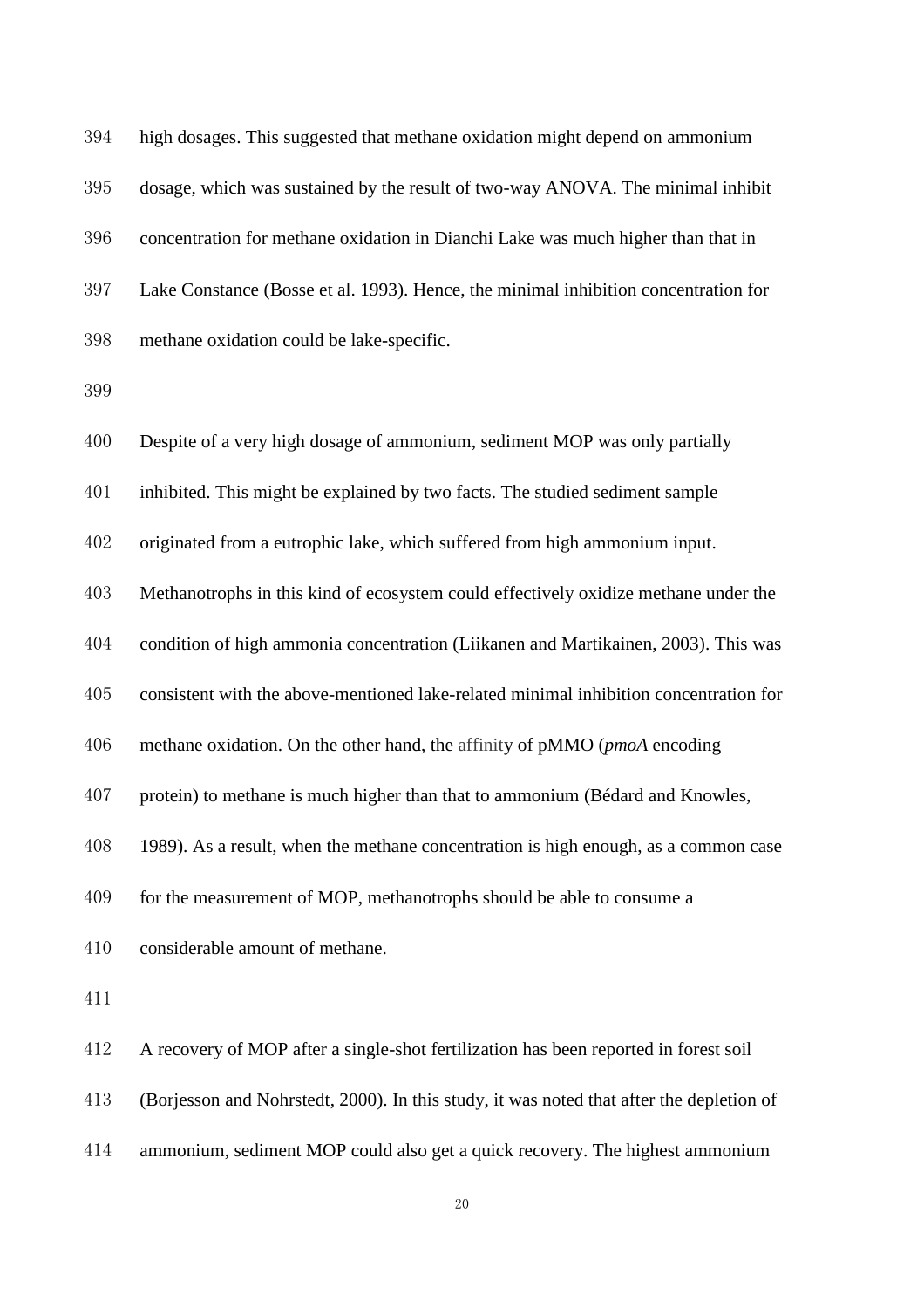| 415 | dosage eventually stimulated sediment MOP in the long run (about two weeks).              |
|-----|-------------------------------------------------------------------------------------------|
| 416 | Considering the increase of <i>pmoA</i> gene abundance and the change of RNA-based        |
| 417 | methantrophic community structure, this might be attributed to an adaption to the         |
| 418 | environment. The initial decrease of MOP could be explained by the competition            |
| 419 | between methane and ammonium for pMMO (Bédard and Knowles, 1989), while the               |
| 420 | subsequent increase of MOP might be the consequence of the shift in methantrophic         |
| 421 | community structure (Seghers et al., 2003; Shrestha et al., 2010) and the increase of     |
| 422 | <i>pmoA</i> gene abundance and transcription.                                             |
| 423 |                                                                                           |
| 424 | 4.2. Effect of ammonium on pmoA gene and transcript abundance                             |
| 425 | So far, little is known about the changes of methanotrophic abundance and transcripts     |
| 426 | induced by external ammonium amendment. Alam and Jia (2012) reported that the             |
| 427 | addition of 200 $\mu$ g of nitrogen/g dry weight soil (in ammonium sulfate) showed no     |
| 428 | significant influence on <i>pmoA</i> gene abundance in paddy soil. However, in            |
| 429 | ammonium-amended rhizospheric soil microcosms, pmoA gene abundance slightly               |
| 430 | increased after 29 days' incubation (Shrestha et al., 2010). In this study, after 7 days' |
| 431 | incubation, the sediment microcosm with the highest ammonium dosage had much              |
| 432 | higher <i>pmoA</i> gene abundance than un-amended microcosm and other amended             |
| 433 | microcosms with lower dosage, whereas no significant difference of <i>pmoA</i> gene       |
| 434 | abundance was detected between un-amended microcosm and amended microcosms                |
| 435 | (except for the treatment with the highest ammonium dosage). After 14 days'               |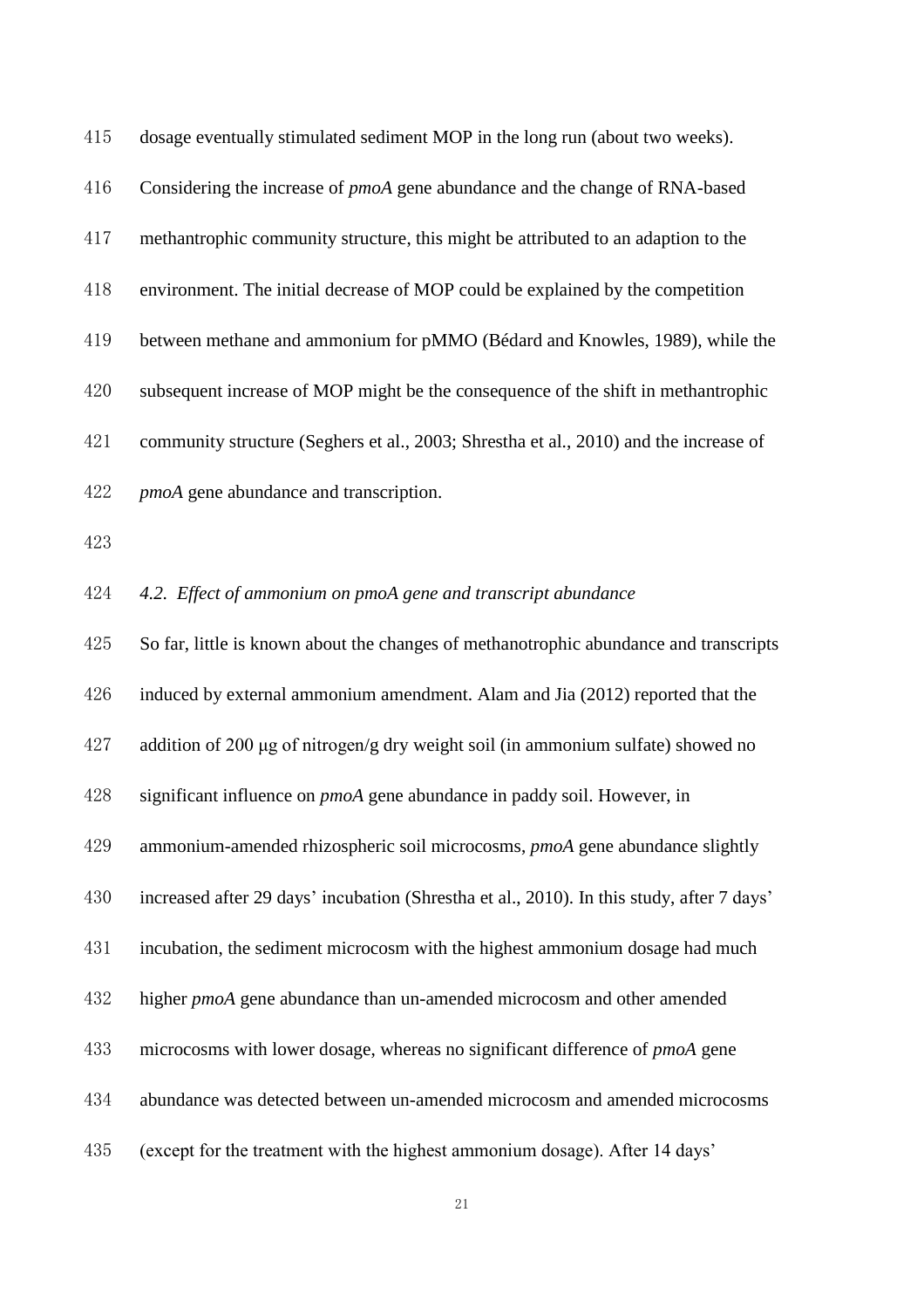| 436 | incubation, the microcosm with the highest ammonium dosage also had much higher             |
|-----|---------------------------------------------------------------------------------------------|
| 437 | DNA-based methanotrophic abundance than other amended microcosms. Hence, the                |
| 438 | present study further provided the evidence that the addition of ammonium,                  |
| 439 | depending on dosage, could influence freshwater sediment DNA-based                          |
| 440 | methanotrophic abundance, which was in agreement with the result of two-way                 |
| 441 | ANOVA. Dianchi Lake had been suffering from eutrophication for over 30 years                |
| 442 | (Huang et al., 2017). It could be assumed that methanotroph community in this lake          |
| 443 | had been adapted to high in-situ ammonia concentration. As a result, only extremely         |
| 444 | high dosage of ammonium could pose a significant impact on DNA-based                        |
| 445 | methanotrophic abundance.                                                                   |
| 446 |                                                                                             |
| 447 | At each time, the microcosm with no external ammonium addition had lower                    |
| 448 | abundance of pmoA transcripts than each amended microcosm. This suggested the               |
| 449 | addition of ammonium could influence the transcription of pmoA gene. The                    |
| 450 | stimulation of <i>pmoA</i> transcription by the addition of ammonium could be attributed to |
| 451 | the competition between methane and ammonium for the binding site of pMMO                   |
| 452 | (Bédard and Knowles, 1989). This was also verified by the similar number of                 |
| 453 | transcripts in these amended microcosms after the considerable reduction of                 |
| 454 | ammonium. At days 1 and 14, the abundance of <i>pmoA</i> transcripts differed greatly in    |
| 455 | different amended microcosms. This suggested that ammonium dosage could                     |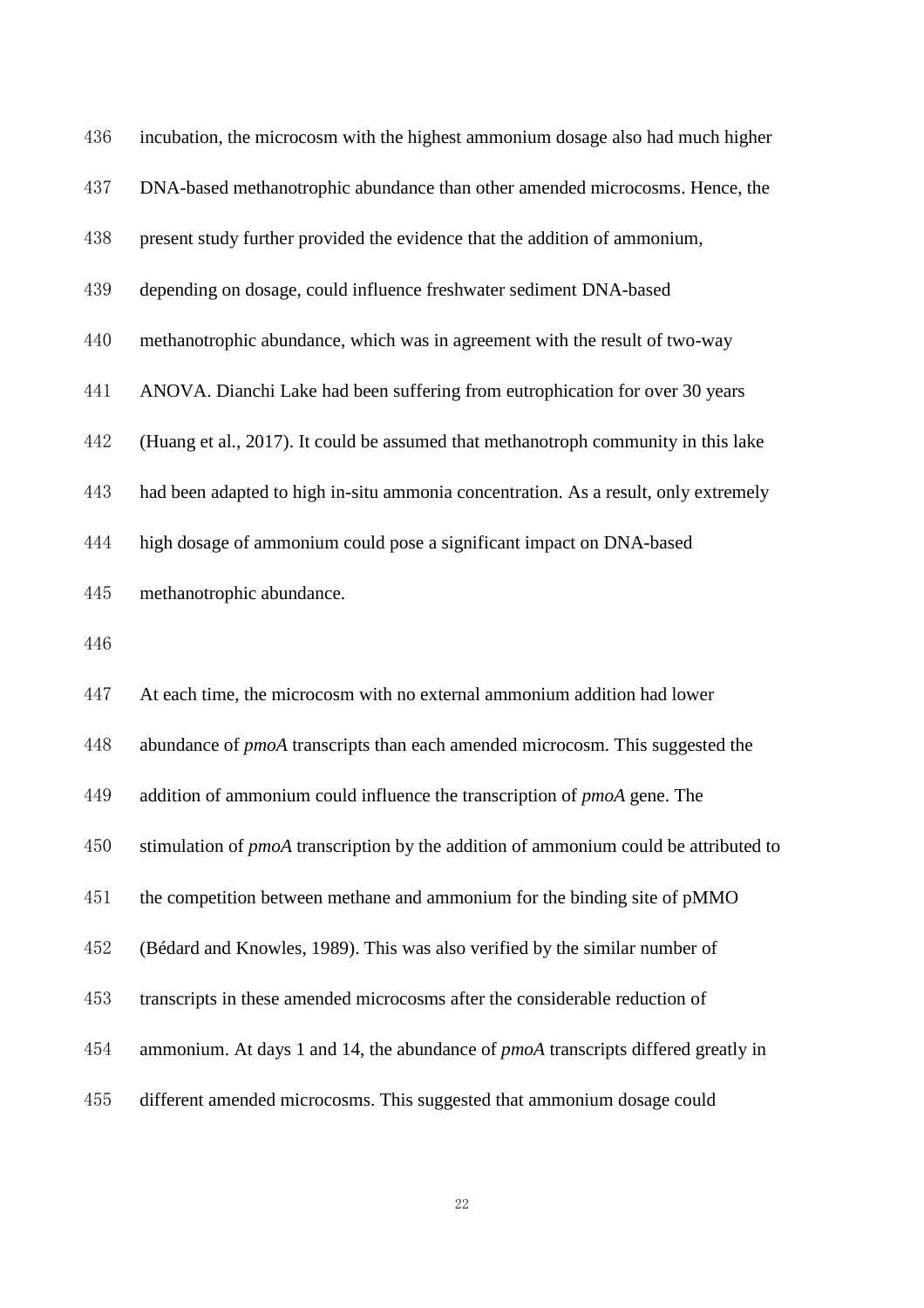influence the number of *pmoA* transcripts, which was consistent with the result of two-way ANOVA.

 *4.3. Effect of ammonium on DNA- and RNA-based* methanotrophic *community compositions*

 Several previous studies have investigated the influence of ammonium amendment on soil methanotrophic community structure (Alam and Jia, 2012; Mohanty et al., 2006; Shrestha et al., 2010), yet information about the influence of ammonium amendment on freshwater methanotrophic community structure is still lacking. In this study, immediately after ammonium addition (after 12-h incubation), the relative abundance of Type I (especially Type Ia) methanotrophs transcripts increased, instead of Type II. This coincided with the result reported in rice and forest soils (Mohanty et al., 2006). This also suggested that a high level of ammonia favored the growth of Type I methantrophs and they might play an important role in methane oxidation in ammonia-rich lake. However, both DNA- and RNA-based T-RFLP profiles indicated that the addition of ammonium lead to an increase in the ratio of Type II to Type I methanotrophs in two weeks, which was contrary to the results observed in some previous studies in soil ecosystems (Alam and Jia, 2012; Bodelier et al., 2000; Mohanty et al., 2006). These previous studies found that Type I methanortrophs had a numerical advantage over Type II at a high ammonia concentration. Our recent field study suggested that that the abundance of Type II methanotrophs in sediment of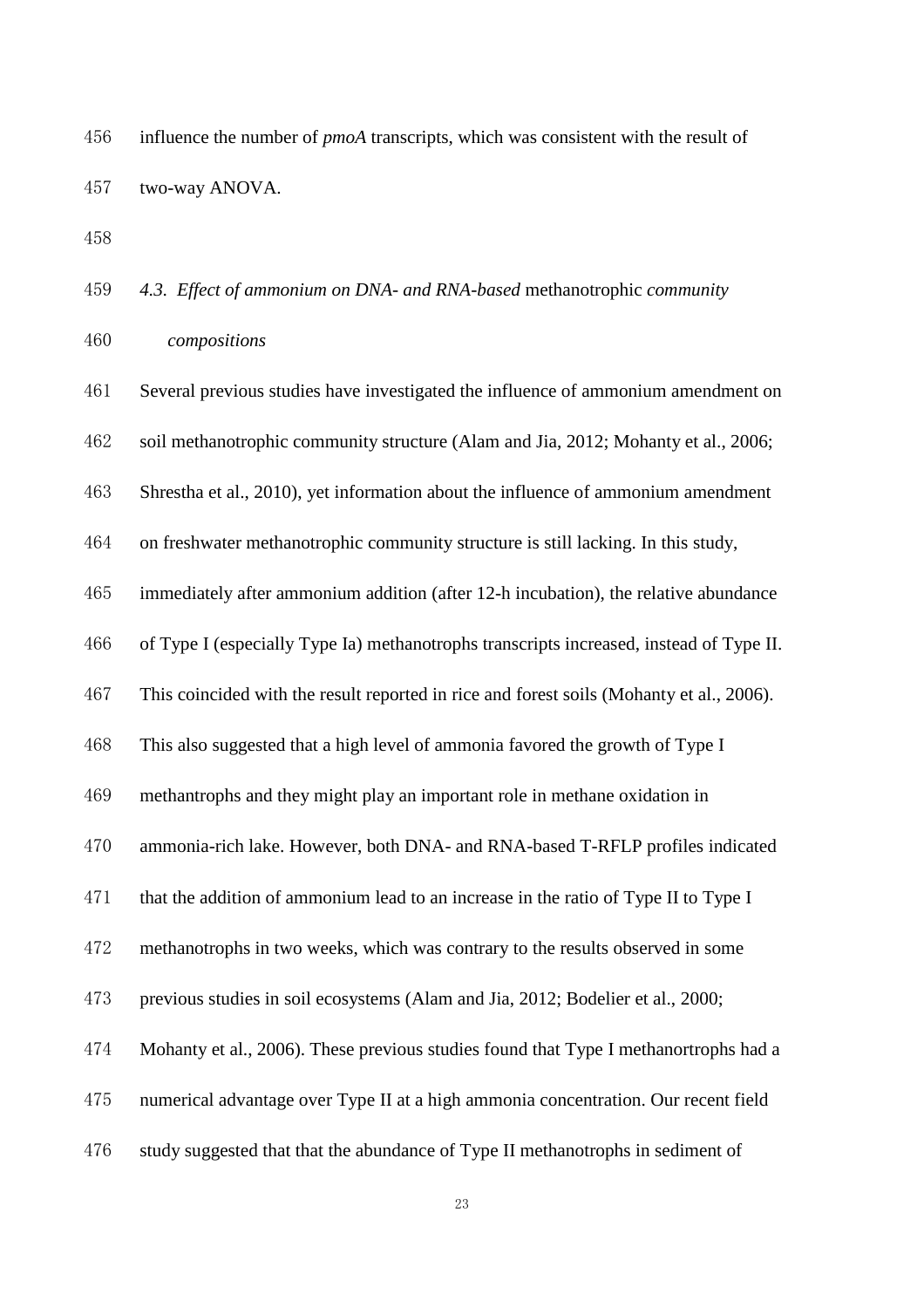| 477 | Dianchi Lake was closely correlated to the concentration of ammonia (Yang et al.,           |
|-----|---------------------------------------------------------------------------------------------|
| 478 | 2016). Therefore, the response of methanotrophs to ammonia might depend on the              |
| 479 | type of ecosystem. In addition, the community compositions of <i>pmoA</i> genes and         |
| 480 | transcripts could be divergent, and DNA-based and RNA-based methanotrophs could             |
| 481 | show different responses to ammonium addition (Shrestha et al. 2010). In this study,        |
| 482 | compared with <i>pmoA</i> gene, the community structure of <i>pmoA</i> transcripts was more |
| 483 | sensitive to external ammonium addition. This was in a consensus with the result of a       |
| 484 | previous study on the effect of ammonium addition on methanotrophs in root and              |
| 485 | rhizospheric soils (Shrestha et al. 2010).                                                  |

# *4.4 TRFLP fingerprinting*

| 488 | T-RFLP has been a popular approach to capture microbial community diversity. It has      |
|-----|------------------------------------------------------------------------------------------|
| 489 | been also widely used in community studies of methylotrophs (Mohanty et al., 2006;       |
| 490 | Pester et al., 2004; Shrestha et al., 2010). However, the most widely used digestive     |
| 491 | enzyme, <i>MspI</i> , may not be suitable for all kinds of samples. For example, samples |
| 492 | from littoral Lake Constance only resulted in a few T-RFs. And most of the clones        |
| 493 | from Type I were at the same T-RF length of 248 bp (Pester et al., 2004). MspI           |
| 494 | enzyme also generated only very few T-RFs for the sediment samples from Dianchi          |
| 495 | Lake. The number of T-RFs based on a certain digestive enzyme might partly depend        |
| 496 | on the in-situ microbial community features. Since T-RF was only related to the first    |
| 497 | cleavage site, if a specific point mutation got widespread (especially when the          |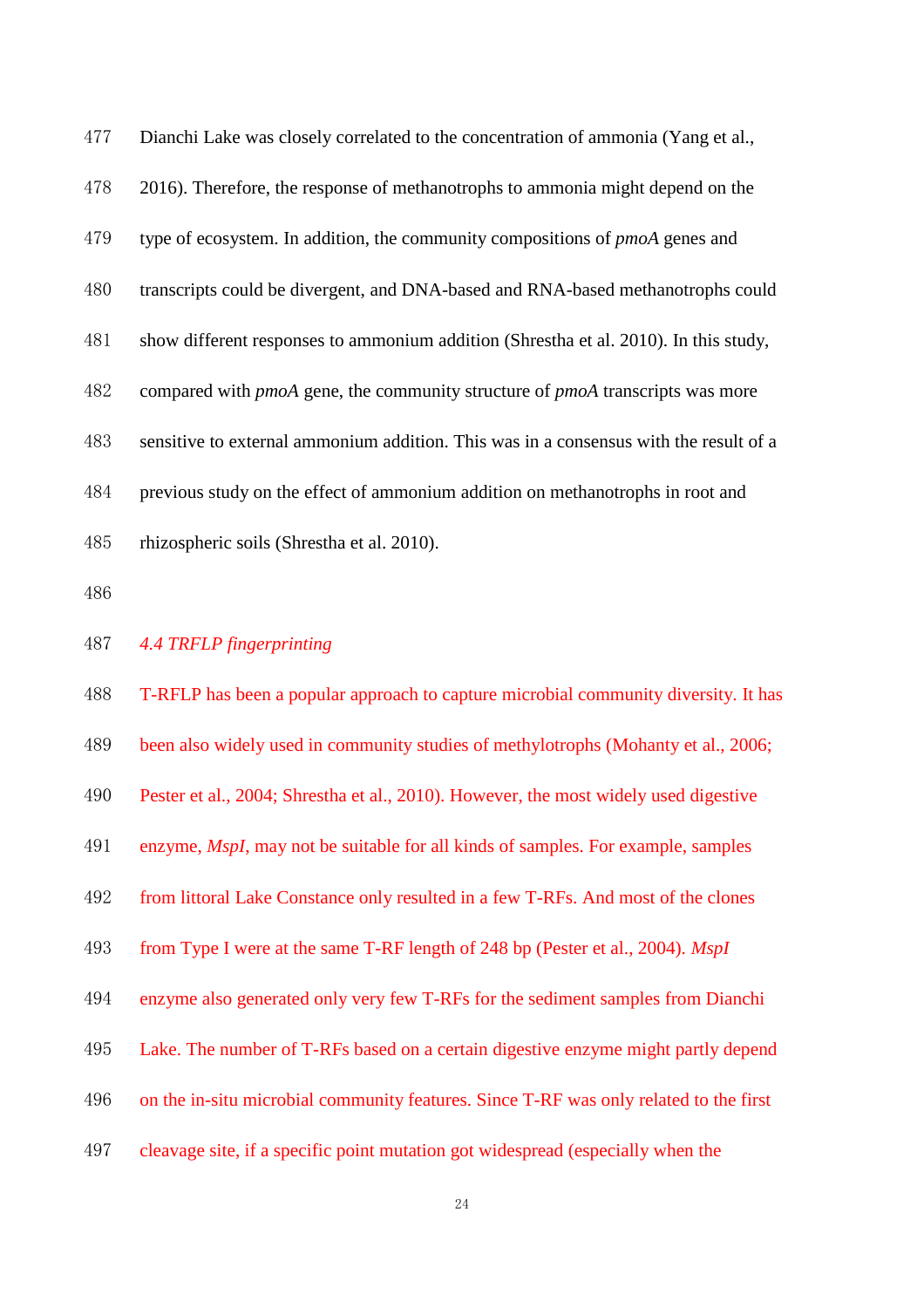| 498 | population was limited), it might notably impact the T-RF pattern. Efforts were made       |
|-----|--------------------------------------------------------------------------------------------|
| 499 | to avoid some of the weakness of T-RFLP and improve the taxonomic resolution,              |
| 500 | including the application of multiplex T-RFLP (Elliott et al., 2012) and the usage of      |
| 501 | primers labelled with different fluorochromes (Deutzmann et al., 2011). Here, we           |
| 502 | tried to choose a suitable enzyme based on in-silico analysis. A previous NGS result       |
| 503 | of methylotrophic community in the same region (under accession number                     |
| 504 | SRP131884) was used as a reference. The <i>pmoA</i> sequences were grouped into OTUs       |
| 505 | at 0.03 cutoff, and the representative sequences of each OTU were used in mapping.         |
| 506 | We tested all the enzymes listed in http://www.restrictionmapper.org, and calculated       |
| 507 | the proportion of each T-RF. A simplified T-RF map (including the enzymes which            |
| 508 | could cut over 80% of total sequences) was shown in Fig S3. We expected that a good        |
| 509 | digestive enzyme should: (1) generate no or few T-RFs smaller than 50 bp or larger         |
| 510 | than 500 bp; (2) generate T-RFs having at least 2 bp differences among each other; (3)     |
| 511 | generate more T-RFs to retrieve the diversity; (4) be consistent with taxon and            |
| 512 | phylogenetic tree (i.e., the same T-RF should not be affiliated to very distantly related  |
| 513 | taxa). Based on these rules, most of the enzymes were easy to exclude. MspI and            |
| 514 | BciT130I, the same as HpaII and EcoRII, respectively, were further tested using a          |
| 515 | neighbor-joining tree. <i>BciT130I</i> was able to generate more different T-RFs, and thus |
| 516 | could more ideally reflect methylotrophic diversity. It also had a better taxonomic        |
| 517 | resolution than <i>MspI</i> .                                                              |
|     |                                                                                            |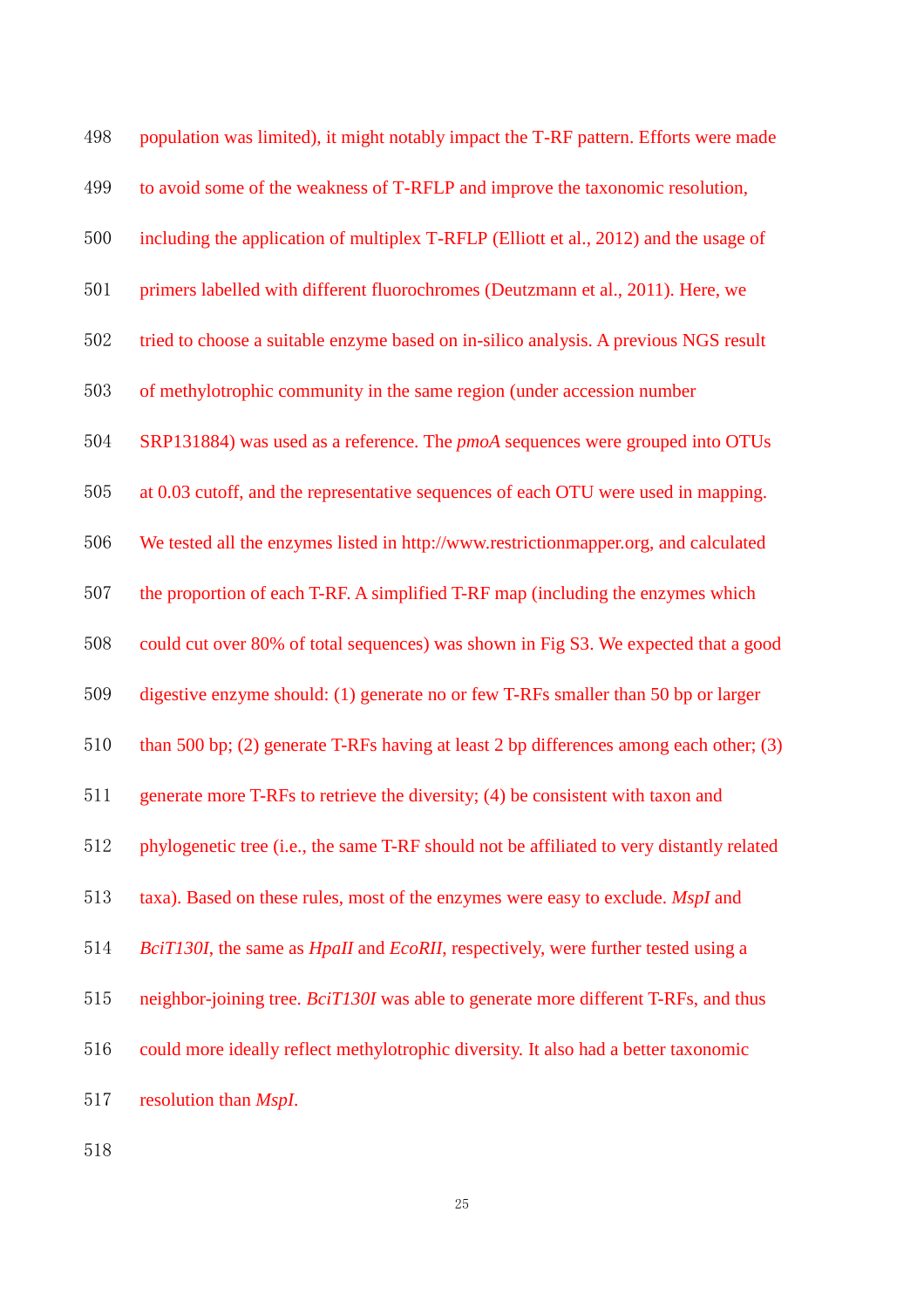- This was the first microcosm study on the influence of ammonium on freshwater lake
- sediment methanotroph community. In freshwater lake sediment microcosm, methane
- oxidation potential and methanotrophic community could be influenced by
- ammonium amendment. Ammonia concentration had a significant impact on
- methanotrophic abundance and diversity, but exerted no evident influence on
- community structure. Compared with *pmoA* gene, transcripts were more sensitive to
- external ammonium addition. Further works are necessary in order to elucidate the
- influence of ammonium on methane oxidation in freshwater sediment.

#### **Conflict of interest**

The authors declare that they have no competing interests.

#### **Acknowledgments**

- This work was financially supported by National Natural Science Foundation of
- China (No. 41571444), and National Basic Research Program of China (No.

2015CB458900).

#### **References**

Alam, M., Jia, Z., 2012. Inhibition of methane oxidation by nitrogenous fertilizers in a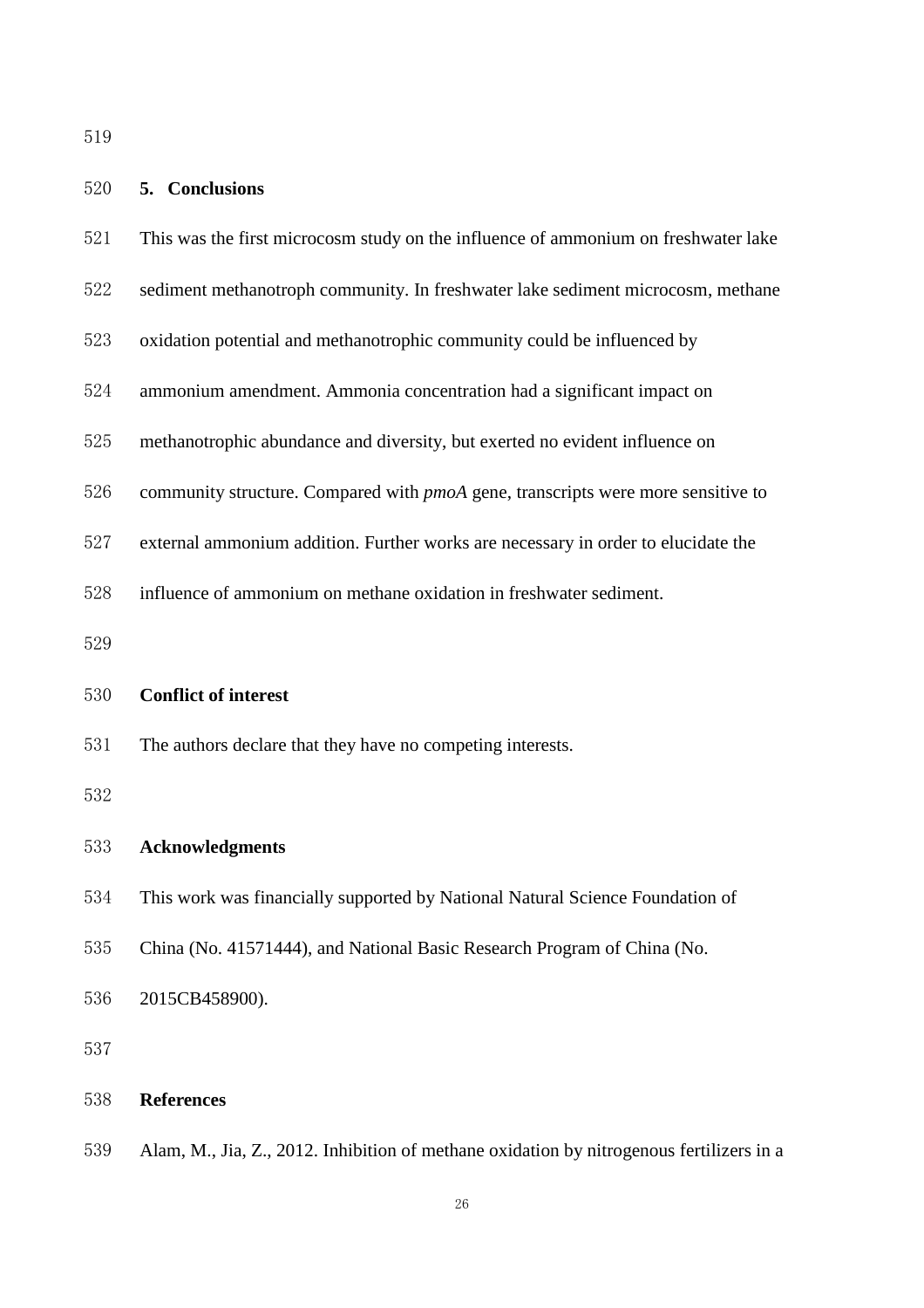- paddy soil. Front. Microbiol. 3, 246.
- Bastviken, D., Cole, J., Pace, M., Tranvik, L., 2004. Methane emissions from lakes:
- Dependence of lake characteristics, two regional assessments, and a global
- estimate. Glob. Biogeochem. Cycle 18, GB4009.
- Bastviken, D., Cole, J., Pace, M., de Bogert, M., 2008. Fates of methane from
- different lake habitats: Connecting whole-lake budgets and CH<sup>4</sup> emissions. J.
- Geophys. Res.-Biogeosci.113, G02024.
- Bédard, C., Knowles, R., 1989. Physiology, biochemistry, and specific inhibitors of
- 548 CH<sub>4</sub>, NH<sub>4</sub><sup>+</sup>, and CO oxidation by methanotrophs and nitrifiers. Microbiol. Rev. 53,
- 68–84.
- [Bodelier, P.L.E.](http://apps.webofknowledge.com/DaisyOneClickSearch.do?product=WOS&search_mode=DaisyOneClickSearch&colName=WOS&SID=8CPhC4vbj1daMb534yc&author_name=Bodelier,%20PLE&dais_id=316172&excludeEventConfig=ExcludeIfFromFullRecPage), [Roslev, P.](http://apps.webofknowledge.com/DaisyOneClickSearch.do?product=WOS&search_mode=DaisyOneClickSearch&colName=WOS&SID=8CPhC4vbj1daMb534yc&author_name=Roslev,%20P&dais_id=7545831&excludeEventConfig=ExcludeIfFromFullRecPage), [Henckel, T.](http://apps.webofknowledge.com/DaisyOneClickSearch.do?product=WOS&search_mode=DaisyOneClickSearch&colName=WOS&SID=8CPhC4vbj1daMb534yc&author_name=Henckel,%20T&dais_id=27013307&excludeEventConfig=ExcludeIfFromFullRecPage), [Frenzel, P.](http://apps.webofknowledge.com/DaisyOneClickSearch.do?product=WOS&search_mode=DaisyOneClickSearch&colName=WOS&SID=8CPhC4vbj1daMb534yc&author_name=Frenzel,%20P&dais_id=769472&excludeEventConfig=ExcludeIfFromFullRecPage), 2000. Stimulation by ammonium-
- based fertilizers of methane oxidation in soil around rice roots. Nature 403, 421–
- 424.
- [Bodelier, P.L.E.](http://apps.webofknowledge.com/DaisyOneClickSearch.do?product=WOS&search_mode=DaisyOneClickSearch&colName=WOS&SID=8CPhC4vbj1daMb534yc&author_name=Bodelier,%20PLE&dais_id=316172&excludeEventConfig=ExcludeIfFromFullRecPage), [Laanbroek, H.J.](http://apps.webofknowledge.com/DaisyOneClickSearch.do?product=WOS&search_mode=DaisyOneClickSearch&colName=WOS&SID=8CPhC4vbj1daMb534yc&author_name=Laanbroek,%20HJ&dais_id=196773&excludeEventConfig=ExcludeIfFromFullRecPage), 2004. Nitrogen as a regulatory factor of methane
- oxidation in soils and sediments. FEMS Microbiol. Ecol. 47, 265–277
- [Borjesson, G.](http://apps.webofknowledge.com/DaisyOneClickSearch.do?product=WOS&search_mode=DaisyOneClickSearch&colName=WOS&SID=8CPhC4vbj1daMb534yc&author_name=Borjesson,%20G&dais_id=1088412&excludeEventConfig=ExcludeIfFromFullRecPage), [Nohrstedt, H.O.](http://apps.webofknowledge.com/DaisyOneClickSearch.do?product=WOS&search_mode=DaisyOneClickSearch&colName=WOS&SID=8CPhC4vbj1daMb534yc&author_name=Nohrstedt,%20HO&dais_id=875254&excludeEventConfig=ExcludeIfFromFullRecPage), 2000. Fast recovery of atmospheric methane
- consumption in a Swedish forest soil after single-shot N-fertilization. For. Ecol.
- Manage. 134, 83–88.
- [Borrel, G.](http://apps.webofknowledge.com/DaisyOneClickSearch.do?product=WOS&search_mode=DaisyOneClickSearch&colName=WOS&SID=8CPhC4vbj1daMb534yc&author_name=Borrel,%20G&dais_id=2275007&excludeEventConfig=ExcludeIfFromFullRecPage), [Jezequel, D.](http://apps.webofknowledge.com/DaisyOneClickSearch.do?product=WOS&search_mode=DaisyOneClickSearch&colName=WOS&SID=8CPhC4vbj1daMb534yc&author_name=Jezequel,%20D&dais_id=1213449&excludeEventConfig=ExcludeIfFromFullRecPage), [Biderre-Petit, C.](http://apps.webofknowledge.com/DaisyOneClickSearch.do?product=WOS&search_mode=DaisyOneClickSearch&colName=WOS&SID=8CPhC4vbj1daMb534yc&author_name=Biderre-Petit,%20C&dais_id=2612963&excludeEventConfig=ExcludeIfFromFullRecPage), [Morel-Desrosiers, N.](http://apps.webofknowledge.com/DaisyOneClickSearch.do?product=WOS&search_mode=DaisyOneClickSearch&colName=WOS&SID=8CPhC4vbj1daMb534yc&author_name=Morel-Desrosiers,%20N&dais_id=1167562&excludeEventConfig=ExcludeIfFromFullRecPage), [Morel, J.P.](http://apps.webofknowledge.com/DaisyOneClickSearch.do?product=WOS&search_mode=DaisyOneClickSearch&colName=WOS&SID=8CPhC4vbj1daMb534yc&author_name=Morel,%20JP&dais_id=96657&excludeEventConfig=ExcludeIfFromFullRecPage), [Peyret,](http://apps.webofknowledge.com/DaisyOneClickSearch.do?product=WOS&search_mode=DaisyOneClickSearch&colName=WOS&SID=8CPhC4vbj1daMb534yc&author_name=Peyret,%20P&dais_id=501987&excludeEventConfig=ExcludeIfFromFullRecPage)
- [P.](http://apps.webofknowledge.com/DaisyOneClickSearch.do?product=WOS&search_mode=DaisyOneClickSearch&colName=WOS&SID=8CPhC4vbj1daMb534yc&author_name=Peyret,%20P&dais_id=501987&excludeEventConfig=ExcludeIfFromFullRecPage), [Fonty, G.](http://apps.webofknowledge.com/DaisyOneClickSearch.do?product=WOS&search_mode=DaisyOneClickSearch&colName=WOS&SID=8CPhC4vbj1daMb534yc&author_name=Fonty,%20G&dais_id=1455240&excludeEventConfig=ExcludeIfFromFullRecPage), [Lehours, A.C.](http://apps.webofknowledge.com/DaisyOneClickSearch.do?product=WOS&search_mode=DaisyOneClickSearch&colName=WOS&SID=8CPhC4vbj1daMb534yc&author_name=Lehours,%20AC&dais_id=2351172&excludeEventConfig=ExcludeIfFromFullRecPage), 2011. Production and consumption of methane in
- freshwater lake ecosystems. Res. Microbiol. 162, 832–847.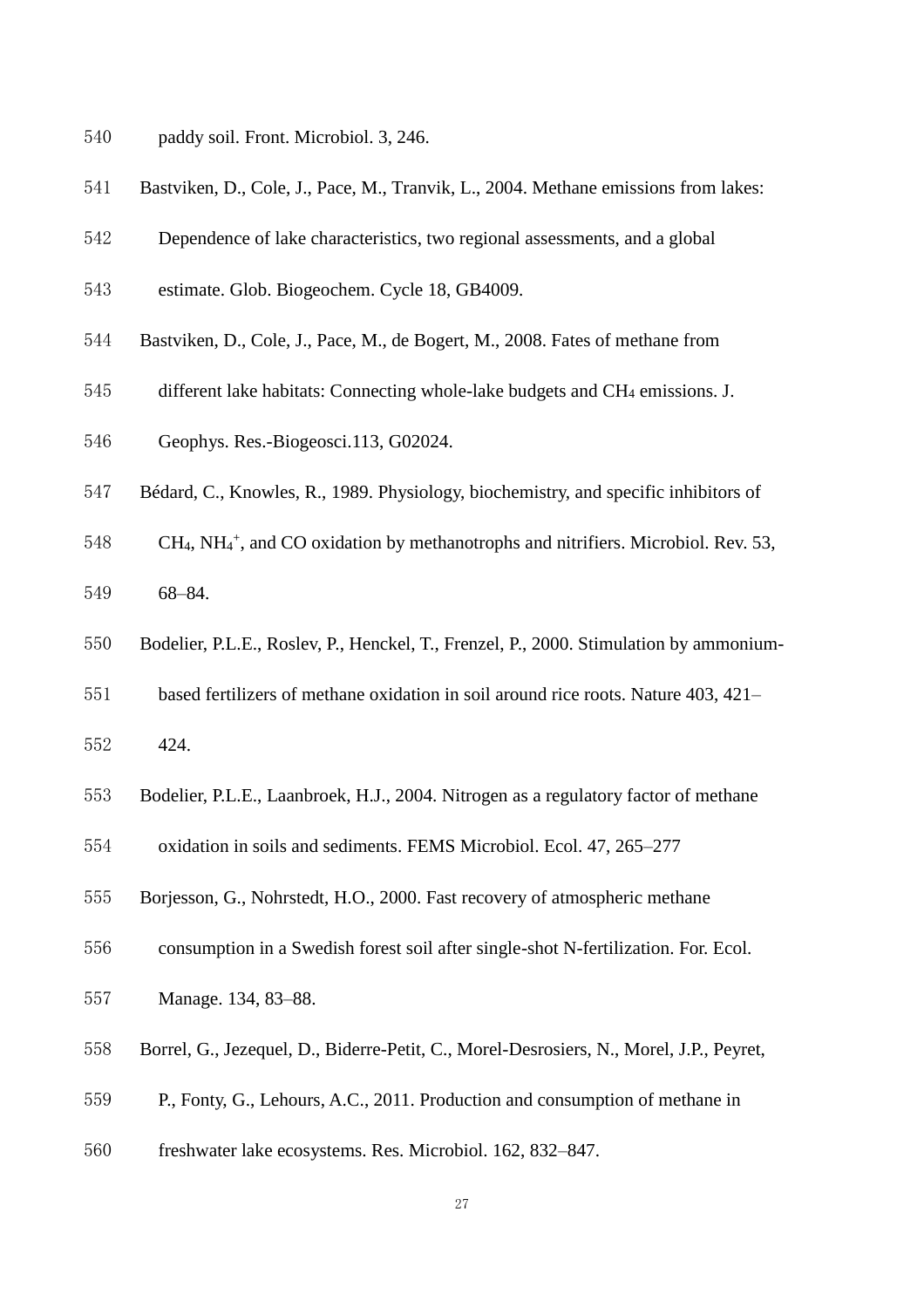| 561<br>Bosse, U., Frenzel, P., Conrad, R., 1993. Inhibition of methane oxidation by |  |  |
|-------------------------------------------------------------------------------------|--|--|
|-------------------------------------------------------------------------------------|--|--|

- ammonium in the surface layer of a littoral sediment. FEMS Microbiol. Ecol. 13, 123–134.
- Dam, B., Dam, S., Kim, Y., Liesack, W., 2014. Ammonium induces differential
- expression of methane and nitrogen metabolism‐related genes in *Methylocystis* sp.
- strain SC2, Environ. Microbiol. 16, 3115–3127.
- [Danilova, O.V.](http://apps.webofknowledge.com/DaisyOneClickSearch.do?product=WOS&search_mode=DaisyOneClickSearch&colName=WOS&SID=8CPhC4vbj1daMb534yc&author_name=Danilova,%20OV&dais_id=995433&excludeEventConfig=ExcludeIfFromFullRecPage), [Suzina, N.E.](http://apps.webofknowledge.com/DaisyOneClickSearch.do?product=WOS&search_mode=DaisyOneClickSearch&colName=WOS&SID=8CPhC4vbj1daMb534yc&author_name=Suzina,%20NE&dais_id=165781&excludeEventConfig=ExcludeIfFromFullRecPage), [Van De Kamp, J.](http://apps.webofknowledge.com/DaisyOneClickSearch.do?product=WOS&search_mode=DaisyOneClickSearch&colName=WOS&SID=8CPhC4vbj1daMb534yc&author_name=Van%20De%20Kamp,%20J&dais_id=11217853&excludeEventConfig=ExcludeIfFromFullRecPage), [Svenning, M.M.](http://apps.webofknowledge.com/DaisyOneClickSearch.do?product=WOS&search_mode=DaisyOneClickSearch&colName=WOS&SID=8CPhC4vbj1daMb534yc&author_name=Svenning,%20MM&dais_id=1045112&excludeEventConfig=ExcludeIfFromFullRecPage), [Bodrossy, L.](http://apps.webofknowledge.com/DaisyOneClickSearch.do?product=WOS&search_mode=DaisyOneClickSearch&colName=WOS&SID=8CPhC4vbj1daMb534yc&author_name=Bodrossy,%20L&dais_id=1730284&excludeEventConfig=ExcludeIfFromFullRecPage),
- [Dedysh, S.N.](http://apps.webofknowledge.com/DaisyOneClickSearch.do?product=WOS&search_mode=DaisyOneClickSearch&colName=WOS&SID=8CPhC4vbj1daMb534yc&author_name=Dedysh,%20SN&dais_id=302383&excludeEventConfig=ExcludeIfFromFullRecPage), 2016. A new cell morphotype among methane oxidizers, a spiral-
- shaped obligately microaerophilic methanotroph from northern low-oxygen
- environments. ISME J. 10, 2734–2743.
- Deutzmann, J. S. S., Wörner, S. and Schink, B., 2011. Activity and diversity of
- methanotrophic bacteria at methane seeps in eastern Lake Constance sediments,
- Appl. Environ. Microbiol. 77, 2573-2581.
- Elliott, G., Thomas, N., MacRae, M., Campbell, C., Ogden, I., Singh, B., 2012.
- Multiplex T-RFLP Allows for increased target number and specificity: Detection of
- *Salmonella enterica* and six species of *Listeria* in a single test. Plos One, 7, e43672.
- Jang, I., Lee, S., Zoh, K.D., Kang, H., 2011. Methane concentrations and
- methanotrophic community structure influence the response of soil methane
- oxidation to nitrogen content in a temperate forest. Soil Biol. Biochem. 43, 620–
- 627.
- [Huang, C.C.](http://apps.webofknowledge.com/OneClickSearch.do?product=WOS&search_mode=OneClickSearch&excludeEventConfig=ExcludeIfFromFullRecPage&colName=WOS&SID=8BMzuqyUBLPRJXNQY8F&field=AU&value=Huang,%20CC)[, Yao, L.](http://apps.webofknowledge.com/OneClickSearch.do?product=WOS&search_mode=OneClickSearch&excludeEventConfig=ExcludeIfFromFullRecPage&colName=WOS&SID=8BMzuqyUBLPRJXNQY8F&field=AU&value=Yao,%20L), [Zhang, Y.L.](http://apps.webofknowledge.com/OneClickSearch.do?product=WOS&search_mode=OneClickSearch&excludeEventConfig=ExcludeIfFromFullRecPage&colName=WOS&SID=8BMzuqyUBLPRJXNQY8F&field=AU&value=Zhang,%20YL), [Huang, T.](http://apps.webofknowledge.com/OneClickSearch.do?product=WOS&search_mode=OneClickSearch&excludeEventConfig=ExcludeIfFromFullRecPage&colName=WOS&SID=8BMzuqyUBLPRJXNQY8F&field=AU&value=Huang,%20T), [Zhang, M.L.](http://apps.webofknowledge.com/OneClickSearch.do?product=WOS&search_mode=OneClickSearch&excludeEventConfig=ExcludeIfFromFullRecPage&colName=WOS&SID=8BMzuqyUBLPRJXNQY8F&field=AU&value=Zhang,%20ML), [Zhu, A.X.](http://apps.webofknowledge.com/OneClickSearch.do?product=WOS&search_mode=OneClickSearch&excludeEventConfig=ExcludeIfFromFullRecPage&colName=WOS&SID=8BMzuqyUBLPRJXNQY8F&field=AU&value=Zhu,%20AX), [Yang, H.](http://apps.webofknowledge.com/OneClickSearch.do?product=WOS&search_mode=OneClickSearch&excludeEventConfig=ExcludeIfFromFullRecPage&colName=WOS&SID=8BMzuqyUBLPRJXNQY8F&field=AU&value=Yang,%20H),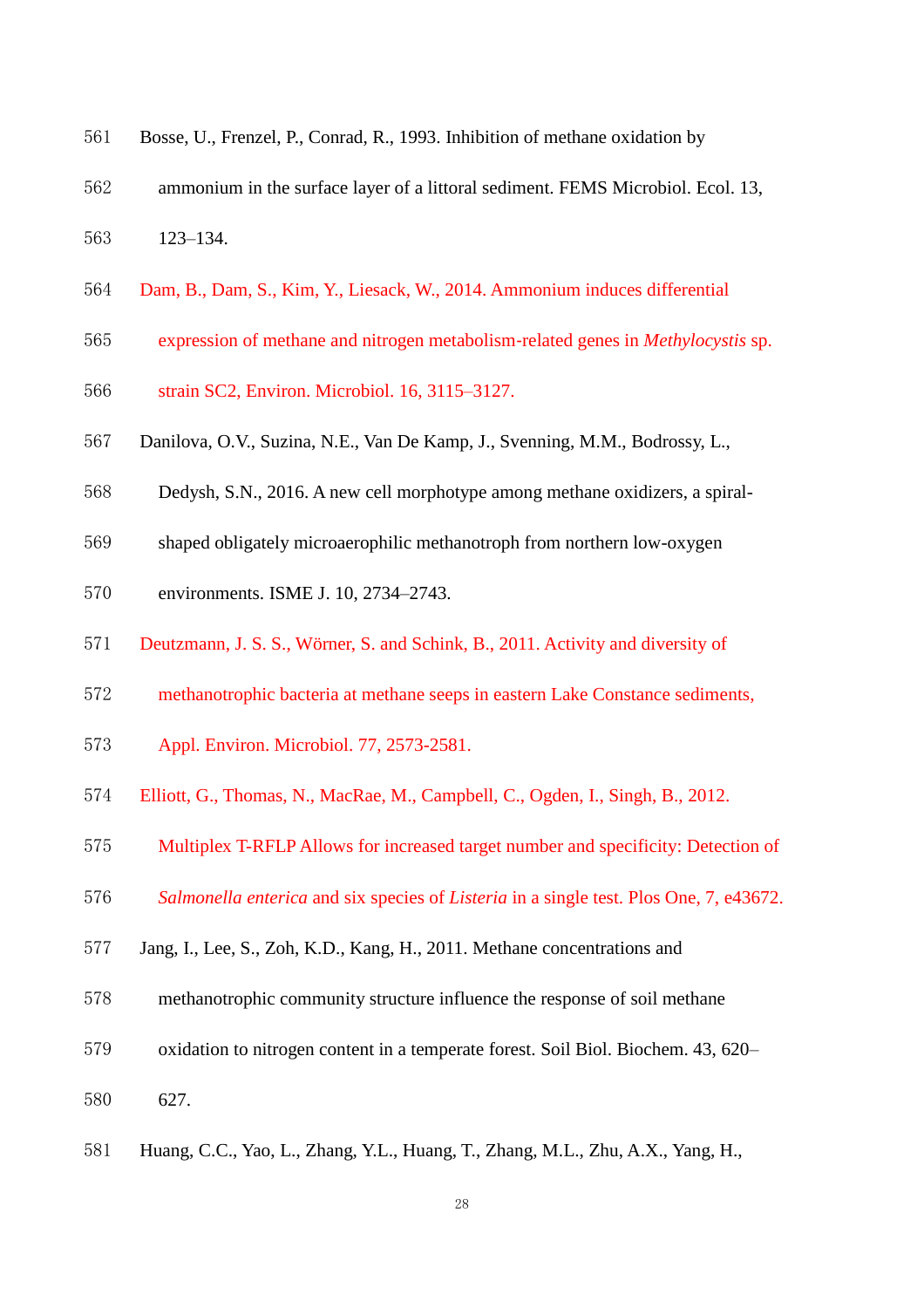- 2017. Spatial and temporal variation in autochthonous and allochthonous
- contributors to increased organic carbon and nitrogen burial in a plateau lake. Sci.
- Total Environ. 603, 390–400.
- Kumar, S., Stecher, G., Tamura, K., 2016. MEGA7: Molecular evolutionary genetics
- analysis version 7.0 for bigger datasets. Mol. Biol. Evol. 33, 1870–1874.
- Letunic, I., Bork, P., 2016. Interactive tree of life (iTOL) v3, an online tool for the
- display and annotation of phylogenetic and other trees. Nucleic Acids Res. 44,
- W242–W245.
- Liikanen, A., Martikainen, P.J., 2003. Effect of ammonium and oxygen on methane
- and nitrous oxide fluxes across sediment–water interface in a eutrophic lake. Chemosphere 52, 1287–1293.
- [Liu, Y.](http://apps.webofknowledge.com/DaisyOneClickSearch.do?product=WOS&search_mode=DaisyOneClickSearch&colName=WOS&SID=5FEsUu6Uto19sXeSUQ3&author_name=Liu,%20Y&dais_id=1000361703&excludeEventConfig=ExcludeIfFromFullRecPage), [Zhang, J.X.](http://apps.webofknowledge.com/DaisyOneClickSearch.do?product=WOS&search_mode=DaisyOneClickSearch&colName=WOS&SID=5FEsUu6Uto19sXeSUQ3&author_name=Zhang,%20JX&dais_id=38452729&excludeEventConfig=ExcludeIfFromFullRecPage), [Zhao, L.](http://apps.webofknowledge.com/DaisyOneClickSearch.do?product=WOS&search_mode=DaisyOneClickSearch&colName=WOS&SID=5FEsUu6Uto19sXeSUQ3&author_name=Zhao,%20L&dais_id=41317424&excludeEventConfig=ExcludeIfFromFullRecPage), [Li, Y.Z.](http://apps.webofknowledge.com/DaisyOneClickSearch.do?product=WOS&search_mode=DaisyOneClickSearch&colName=WOS&SID=5FEsUu6Uto19sXeSUQ3&author_name=Li,%20YZ&dais_id=17362429&excludeEventConfig=ExcludeIfFromFullRecPage)[, Yang, Y.Y.](http://apps.webofknowledge.com/DaisyOneClickSearch.do?product=WOS&search_mode=DaisyOneClickSearch&colName=WOS&SID=5FEsUu6Uto19sXeSUQ3&author_name=Yang,%20YY&dais_id=36291409&excludeEventConfig=ExcludeIfFromFullRecPage), [Xie, S.G.](http://apps.webofknowledge.com/DaisyOneClickSearch.do?product=WOS&search_mode=DaisyOneClickSearch&colName=WOS&SID=5FEsUu6Uto19sXeSUQ3&author_name=Xie,%20SG&dais_id=21861907&excludeEventConfig=ExcludeIfFromFullRecPage), 2015. Aerobic and
- nitrite-dependent methane-oxidizing microorganisms in sediments of freshwater
- lakes on the Yunnan Plateau. Appl. Microbiol. Biotechnol. 99, 2371–2381.
- Mohanty, S.R., Bodelier, P.L., Floris, V., Conrad, R., 2006. Differential effects of
- nitrogenous fertilizers on methane-consuming microbes in rice field and forest soils. Appl. Environ. Microbiol. 72, 1346–1354.
- Murase, J., Sugimoto, A., 2005. Inhibitory effect of light on methane oxidation in the
- pelagic water column of a mesotrophic lake (Lake Biwa, Japan). Limnol.
- Oceanogr. 50, 1339–1343.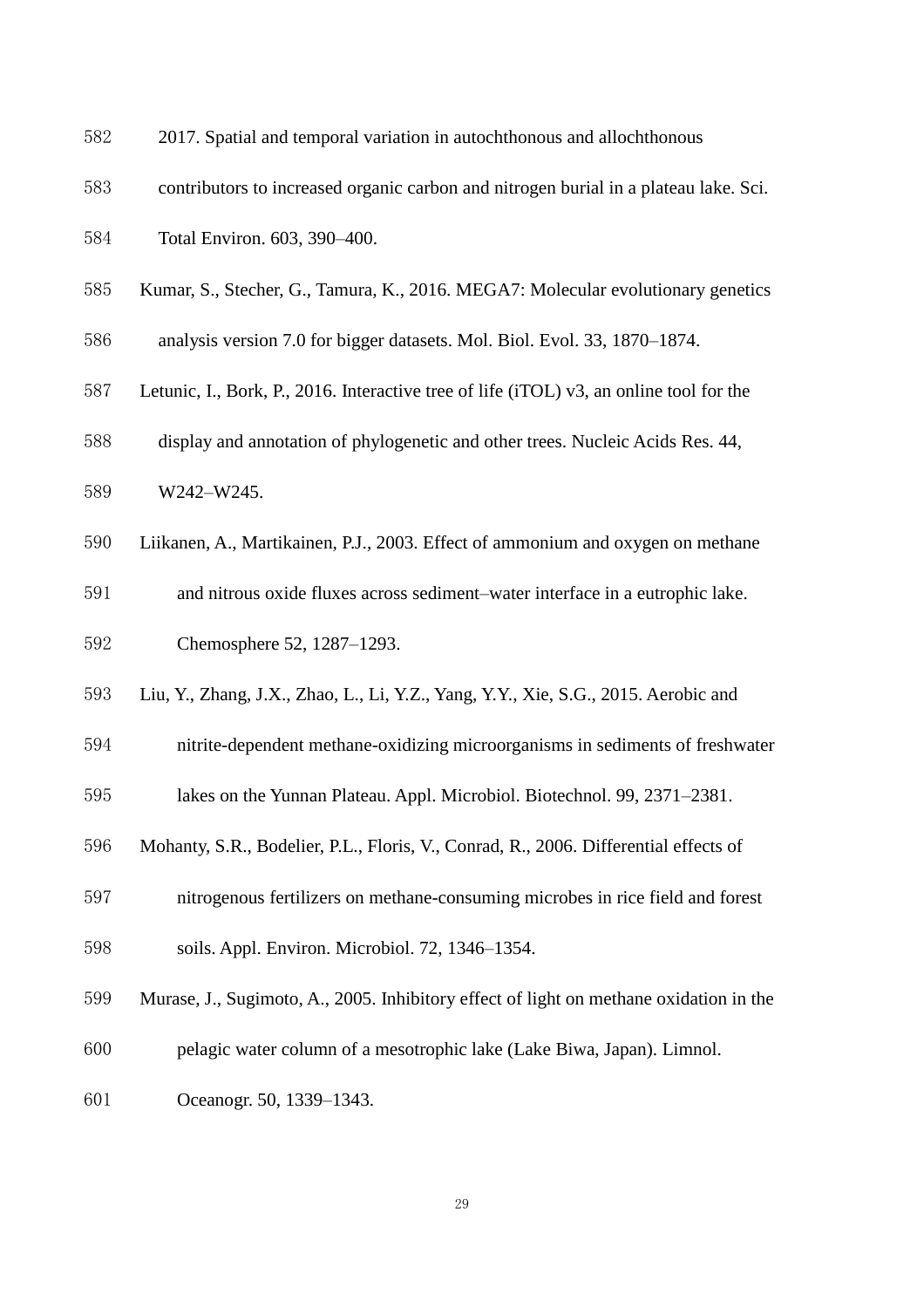| 602 | Nold, S.C., Boschker, H.T.S., Pel, R., Laanbroek, H.J., 1999. Ammonium addition        |
|-----|----------------------------------------------------------------------------------------|
| 603 | inhibits 13C-methane incorporation into methanotroph membrane lipids in a              |
| 604 | freshwater sediment. FEMS Microbiol. Ecol. 29, 81-89.                                  |
| 605 | Nyerges, G., Stein, L.Y., 2009. Ammonia cometabolism and product inhibition vary       |
| 606 | considerably among species of methanotrophic bacteria. FEMS Microbiol. Lett.           |
| 607 | 297, 131-136.                                                                          |
| 608 | Oksanen. J, Blanchet, F.G., Friendly, M., Kindt, R., Legendre P., McGlinn, D.,         |
| 609 | Minchin, P.R., O'Hara, R. B., Simpson G.L, Solymos, P., Stevens M.H.H.,                |
| 610 | Szoecs, E., Wagner, H., 2018. Vegan, Community ecology package, version 2.4-           |
| 611 | 6, Available at, https,//CRAN.R-project.org/package=vegan.                             |
| 612 | Pester, M., Friedrich, M., Schink, B., Brune, A., 2004. pmoA-based analysis of         |
| 613 | methanotrophs in a littoral lake sediment reveals a diverse and stable community       |
| 614 | in a dynamic environment, Appl. Environ. Microbiol. 70, 3138-3142.                     |
| 615 | Rudd, J.W.M., Hamiltion, R.D., 1975. Factors controlling rates of methane oxidation    |
| 616 | and the distribution of the methane oxidizers in a small stratified lake. Arch.        |
| 617 | Hydrobiol. 75, 522–538.                                                                |
| 618 | Rudd, J.W.M., Furutani, A., Flett, R.J., Hamilton, R.D., 1976. Factors controlling     |
| 619 | methane oxidation in Shield Lakes: The role of nitrogen fixation and oxygen            |
| 620 | concentration. Limnol Oceanogr, 21, 357–364.                                           |
| 621 | Seghers, D., Top, E.M., Reheul, D., Bulcke, R., Boeckx, P., Verstraete, W., Siciliano, |
| 622 | S.D., 2003. Long-term effects of mineral versus organic fertilizers on activity        |
|     | 30                                                                                     |
|     |                                                                                        |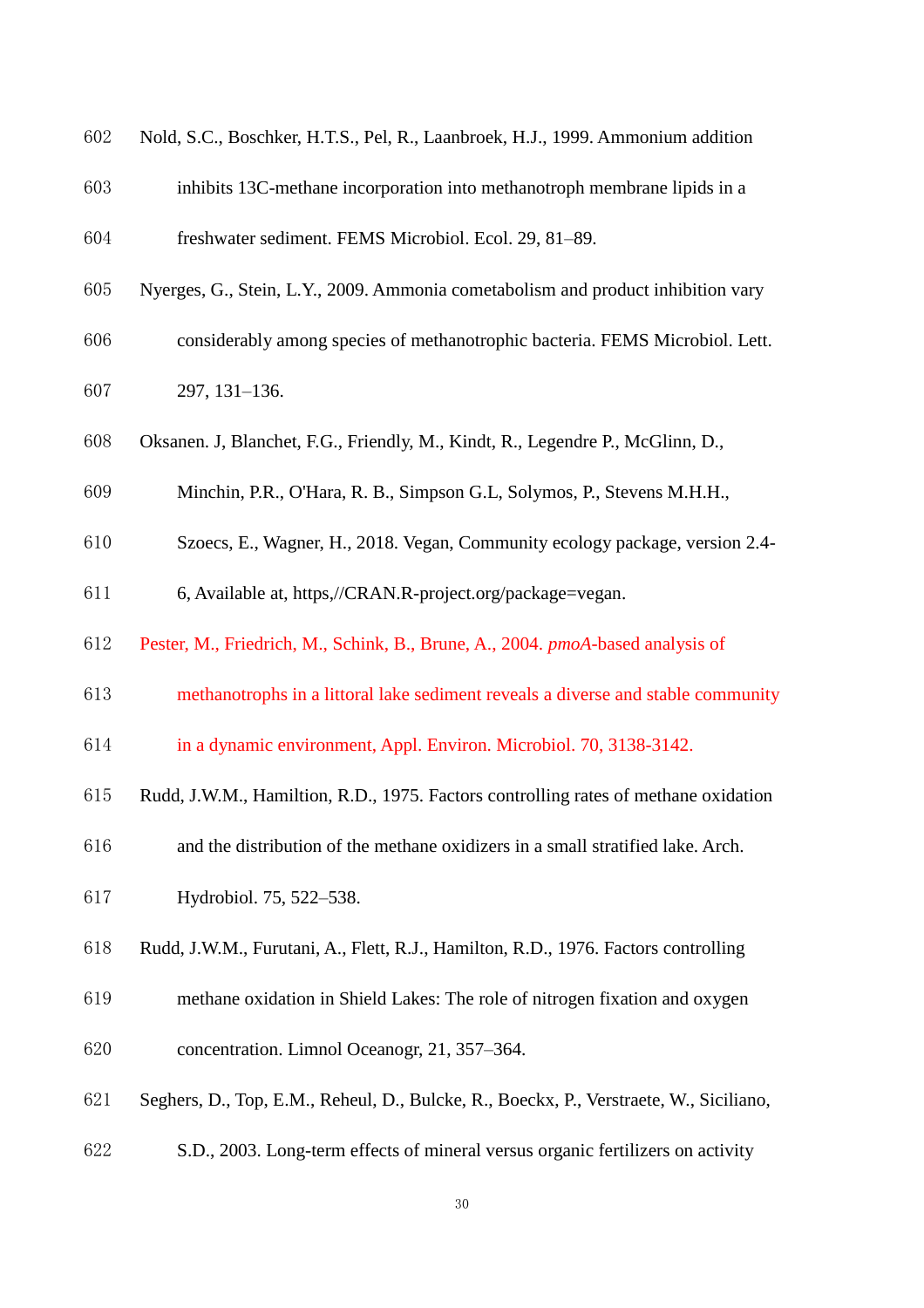| 623 | and structure of the methanotrophic community in agricultural soils. Environ.      |
|-----|------------------------------------------------------------------------------------|
| 624 | Microbiol. 5, 867-877.                                                             |
| 625 | Shrestha, M., Shrestha, P.M., Frenzel, P., Conrad, R., 2010. Effect of nitrogen    |
| 626 | fertilization on methane oxidation, abundance, community structure, and gene       |
| 627 | expression of methanotrophs in the rice rhizosphere. ISME J 4, 1545-1556.          |
| 628 | Veraart, A.J., Steenbergh, A.K., Ho, A., Kim, S.Y., Bodelier, P.L.E., 2015. Beyond |
| 629 | nitrogen: The importance of phosphorus for CH <sub>4</sub> oxidation in soils and  |
| 630 | sediments. Geoderma 259, 337-346.                                                  |
| 631 | Wang, S. H., 2012. Manual for sediment mass investigation and assessment. Science  |
| 632 | Press, Beijing.                                                                    |
| 633 | Yang, Y.Y., Zhao, Q., Cui, Y.H., Wang, Y.L., Xie, S.G., Liu, Y., 2016. Spatio-     |
| 634 | temporal variation of sediment methanotrophic microorganisms in a large            |
| 635 | eutrophic lake. Microb. Ecol. 71, 9-17.                                            |
| 636 | Zhang, X., Kong, J.Y., Xia, F.F., Su, Y., He, R., 2014. Effects of ammonium on the |
| 637 | activity and community of methanotrophs in landfill biocover soils. Syst. Appl.    |
| 638 | Microbiol. 37, 296-304.                                                            |
| 639 |                                                                                    |
| 640 |                                                                                    |
| 641 |                                                                                    |
| 642 |                                                                                    |
| 643 |                                                                                    |
| 644 |                                                                                    |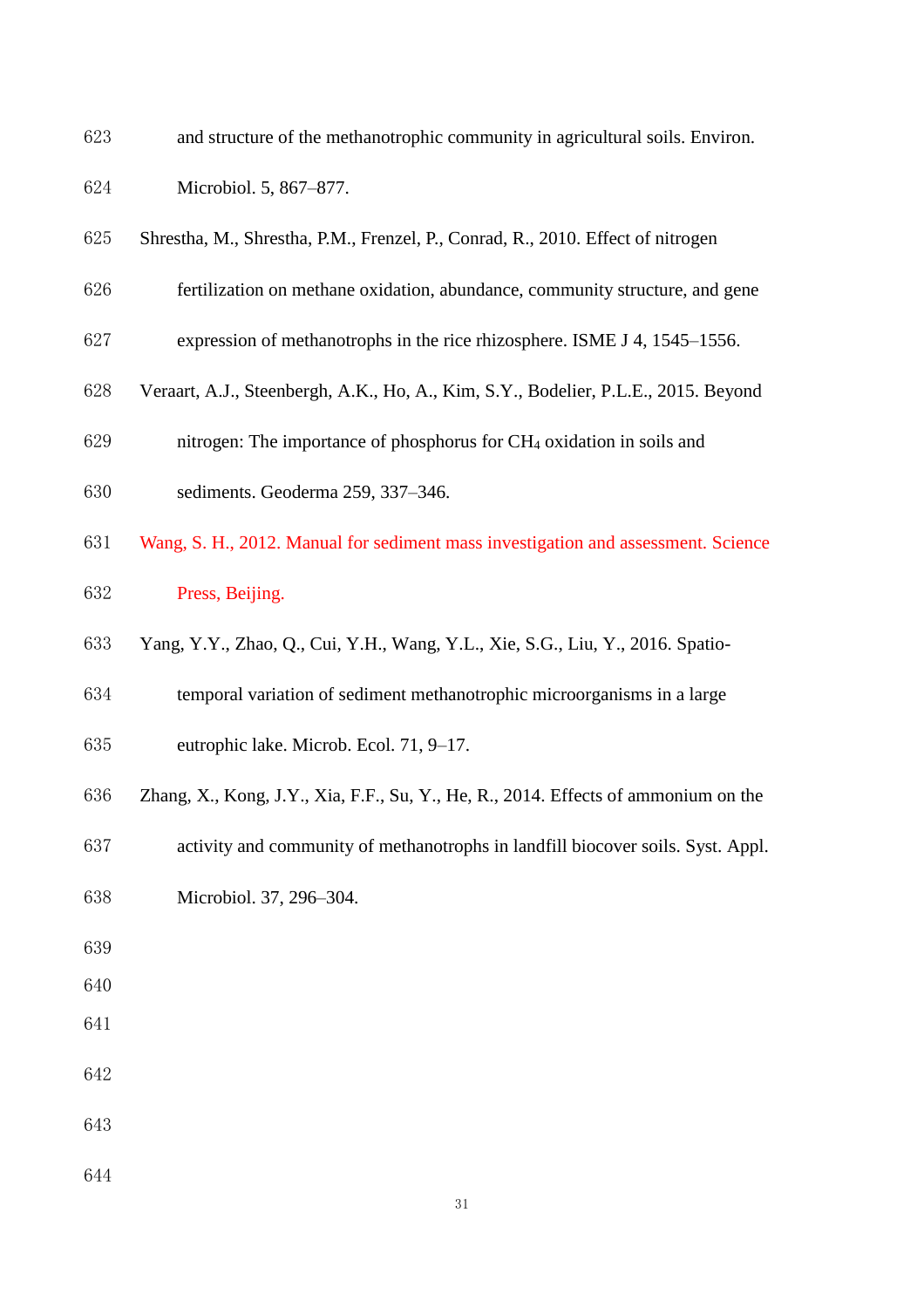646

647 **Table 1** Numbers of T-RFs and T-RF-based Shannon diversity. For sample name,

|                | <b>DNA</b> |         | <b>RNA</b> |         |  |
|----------------|------------|---------|------------|---------|--|
| Sample         | T-RFs      | Shannon | T-RFs      | Shannon |  |
| A <sub>1</sub> | 11         | 1.55    | 23         | 2.55    |  |
| B1             | 11         | 1.55    | 23         | 2.23    |  |
| C1             | 11         | 1.49    | 22         | 2.17    |  |
| D <sub>1</sub> | 11         | 1.27    | 14         | 1.70    |  |
| E1             | 11         | 1.48    | 20         | 2.12    |  |
| F1             | 12         | 1.66    | 25         | 2.55    |  |
| A7             | 12         | 1.74    | 28         | 2.92    |  |
| B7             | 12         | 1.80    | 32         | 3.09    |  |
| C7             | 13         | 1.77    | 27         | 2.86    |  |
| D7             | 12         | 1.79    | 18         | 2.46    |  |
| E7             | 14         | 1.89    | 30         | 2.98    |  |
| F7             | 13         | 1.70    | 24         | 2.70    |  |
| A14            | 13         | 1.70    | 36         | 3.17    |  |
| <b>B14</b>     | 12         | 1.79    | 38         | 3.09    |  |
| C14            | 12         | 1.83    | 33         | 2.96    |  |
| D14            | 12         | 1.87    | 34         | 3.08    |  |
| E14            | 12         | 1.83    | 32         | 2.89    |  |
| F14            | 12         | 1.79    | 20         | 2.18    |  |

648 upper case letters refer to treatment while digits indicate sampling time.

649

650

651

652

653

654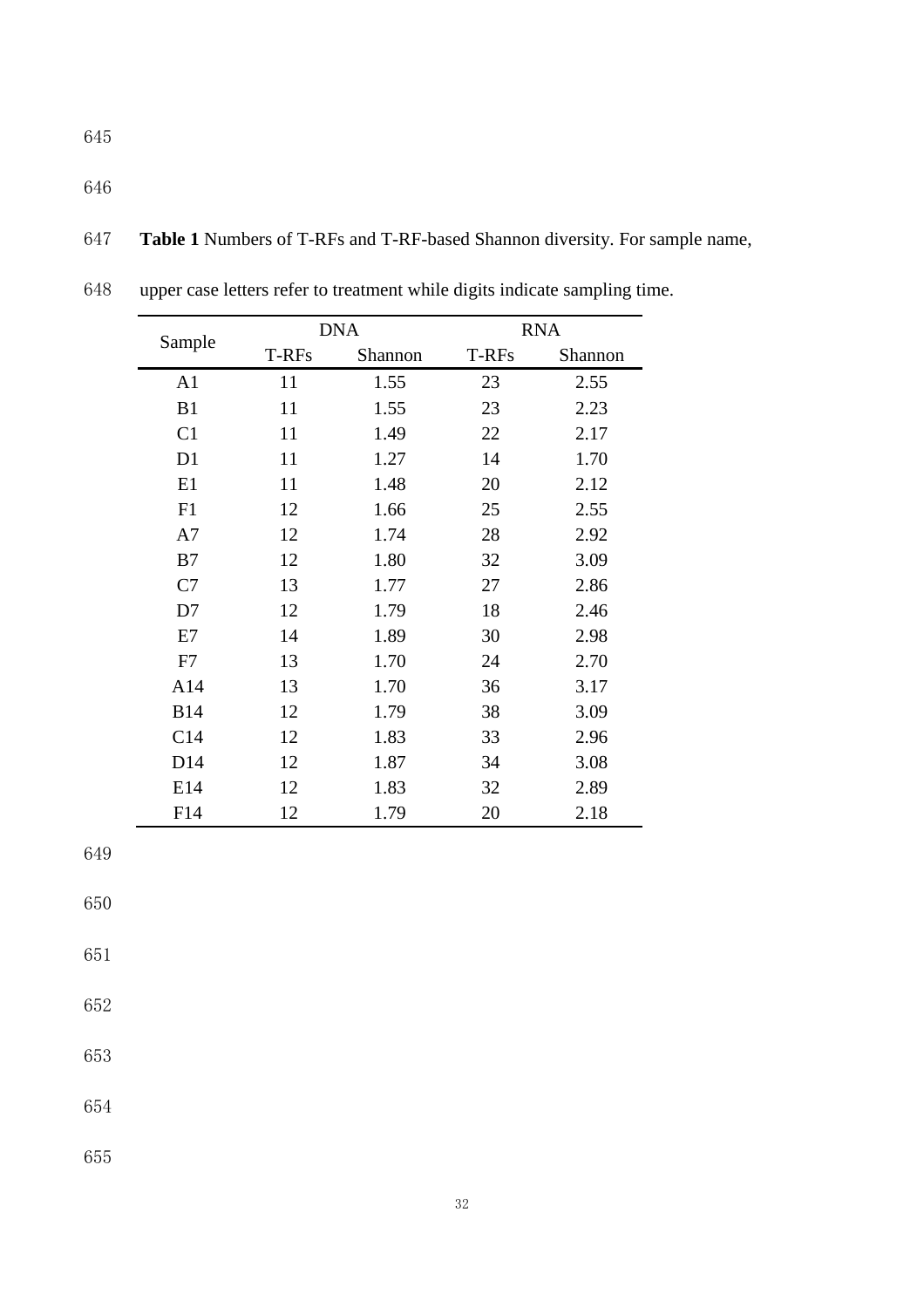657 **Fig. 1.** Change of methane oxidation potential in the microcosms with different 658 treatments. Error bar indicates standard deviation (*n*=3). Asterisk indicates the 659 significance between experiment group and control group (*P*< 0.05). 'ns' indicates no 660 significant difference among treatments at a given time.



- 663
- 664
- 665
- 666 667
- 668
- 669
- 670
- 671
- 672
- 673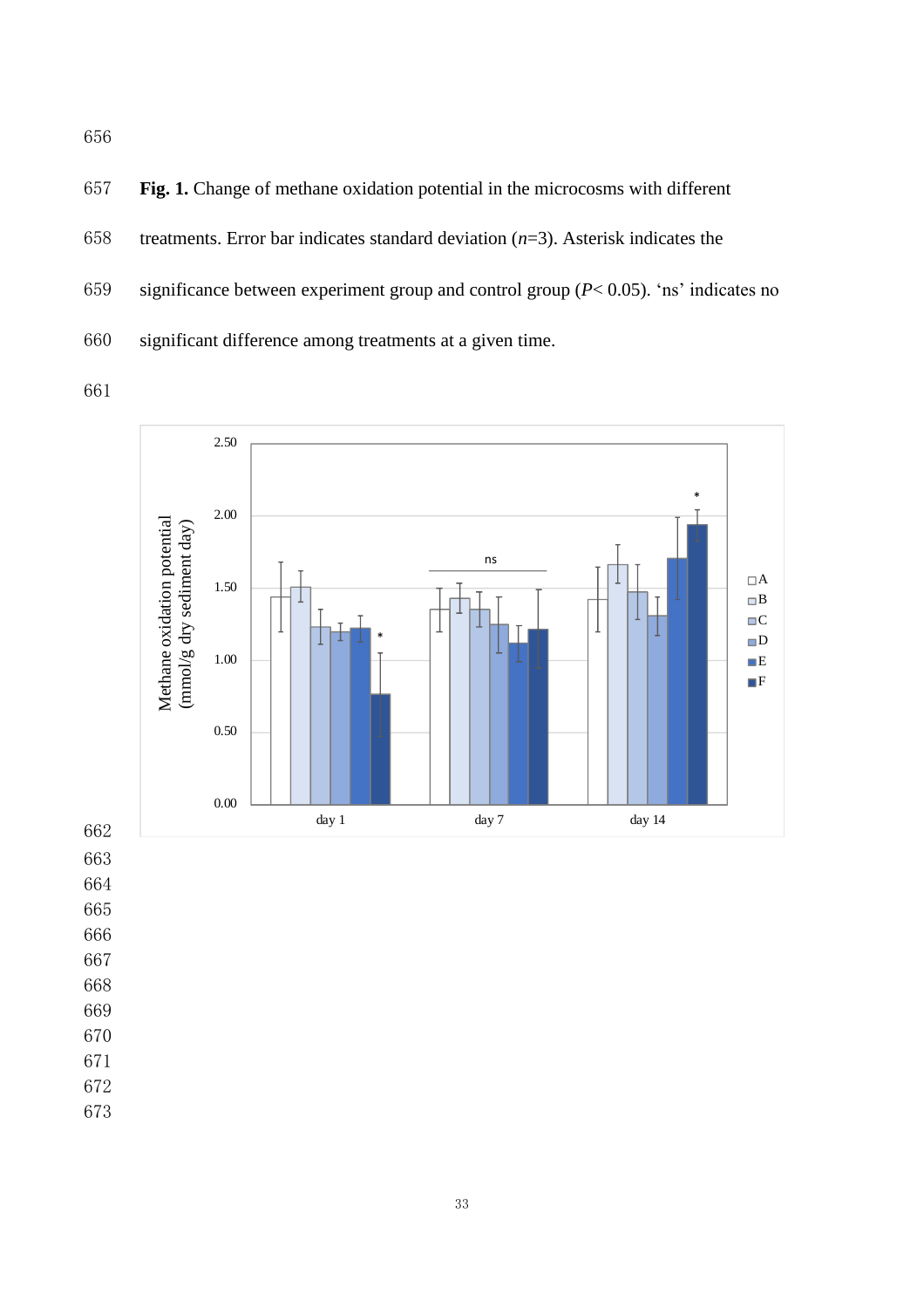674 **Fig. 2.** Changes of *pmoA* gene (a) and transcript (b) abundance in the microcosms

- 675 with different treatments. Error bar indicates standard deviation (*n*=3). Asterisk
- 676 indicates the significance between experiment group and control group (*P*< 0.05). 'ns'
- 677 indicates no significant difference among treatments at a given time.

678 **(a)**











682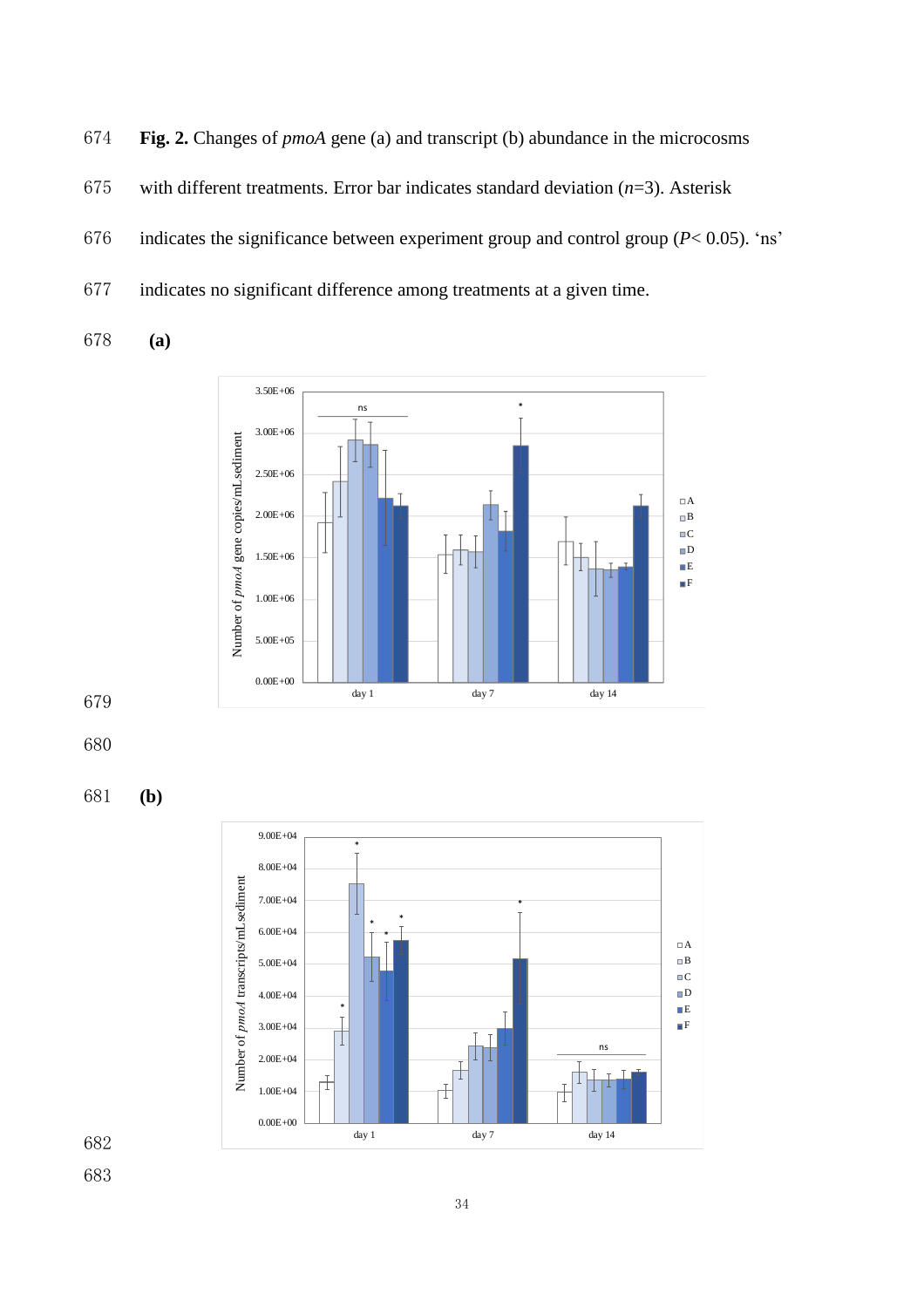





| 690 |  |  |  |
|-----|--|--|--|
| 691 |  |  |  |
| 692 |  |  |  |
| 693 |  |  |  |
| 694 |  |  |  |
| 695 |  |  |  |
| 696 |  |  |  |
| 697 |  |  |  |
| 698 |  |  |  |
|     |  |  |  |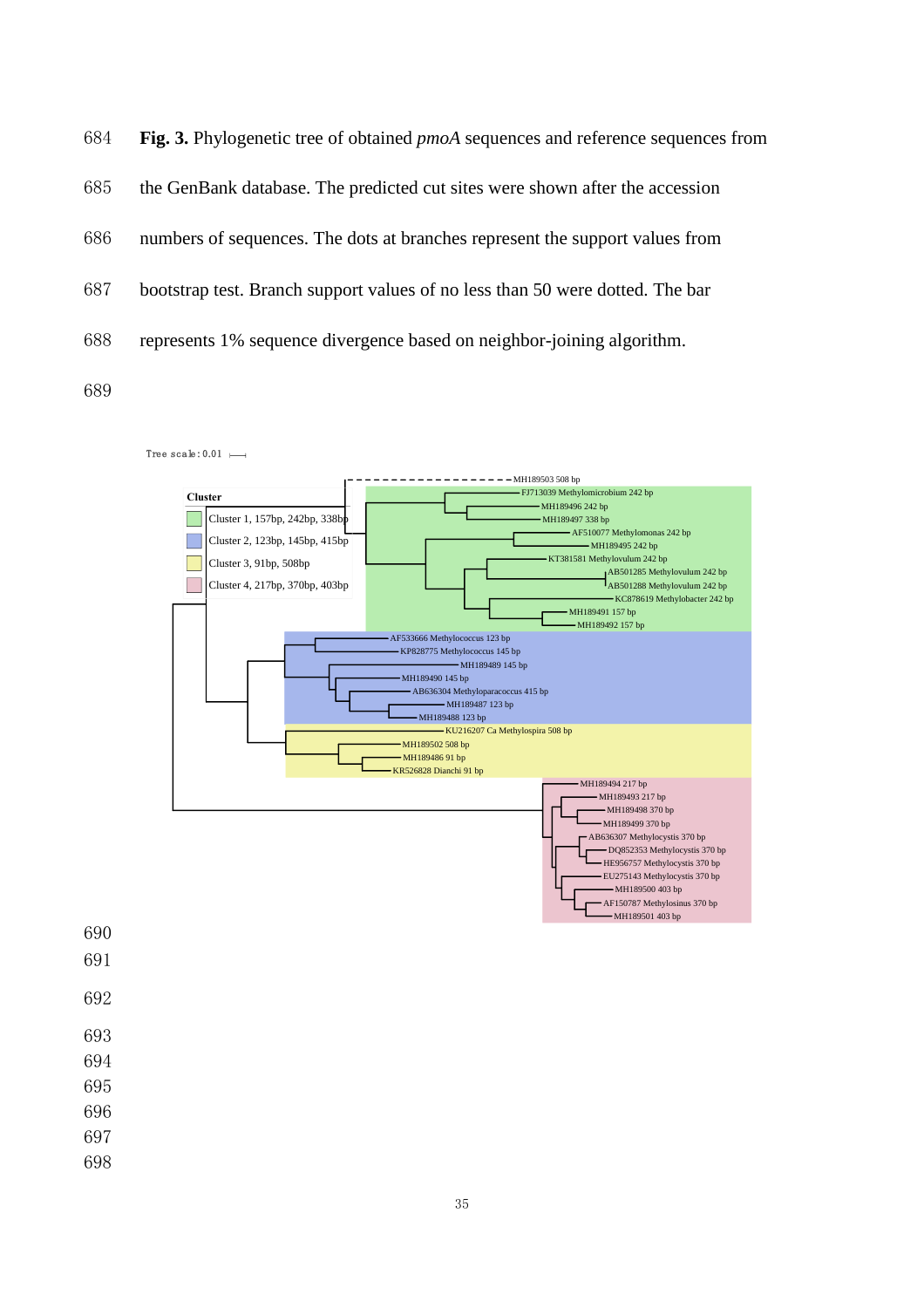- 
- 
- **Fig. 4.** T-RFLP profiles based on *pmoA* gene (a) and transcripts (b). For sample name,



upper case letters refer to treatment while digits indicate sampling time.

**(a)**



**(b)**



- 
- 
- 
- 
-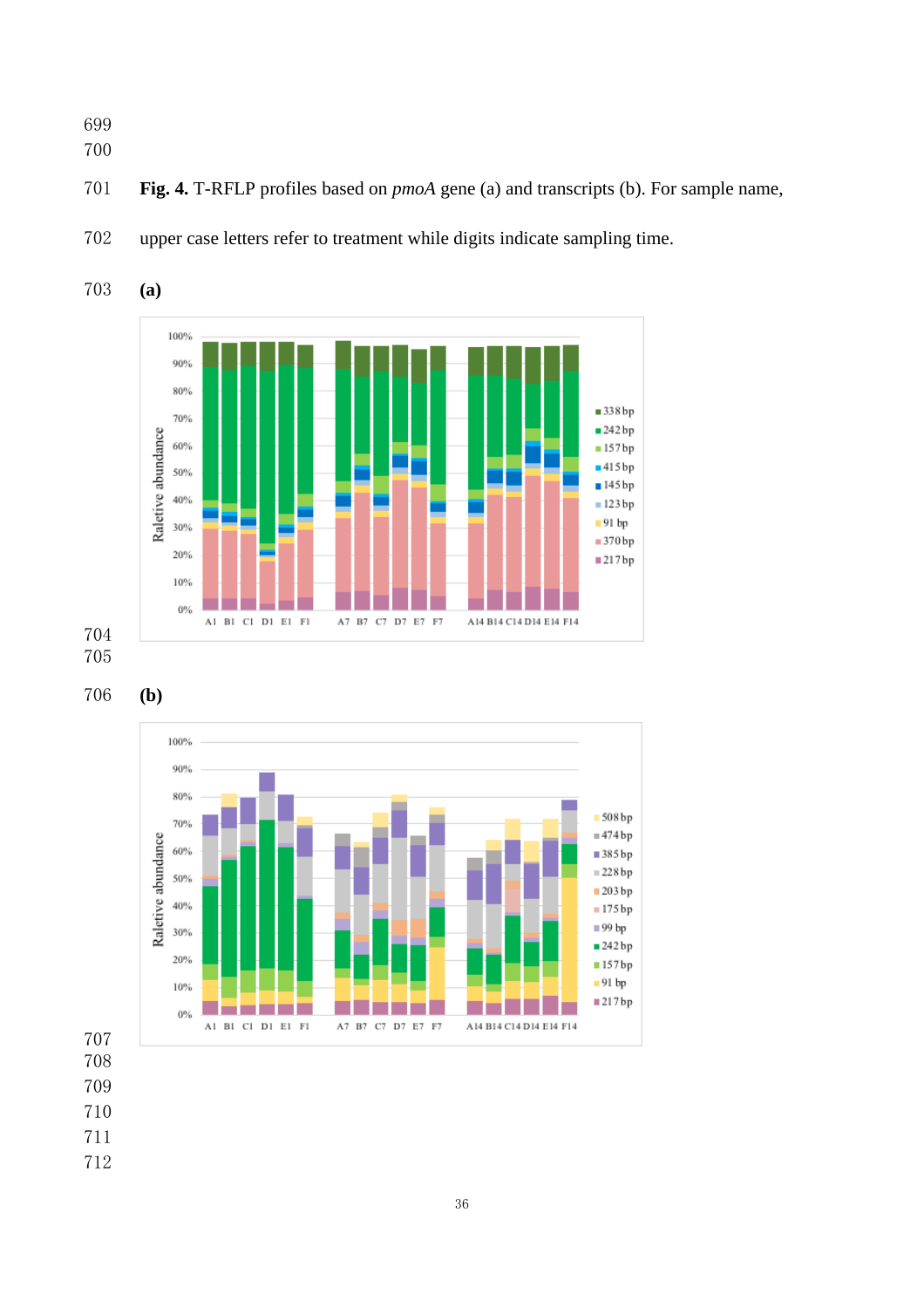**Fig. 5.** *pmoA* gene (a) and transcripts (b)-based cluster diagrams of similarity values for samples with different treatments. Dissimilarity levels are indicated above the diagram. For sample name, upper case letters refer to treatment while digits indicate sampling time. 



- 
- 
- 
- 
-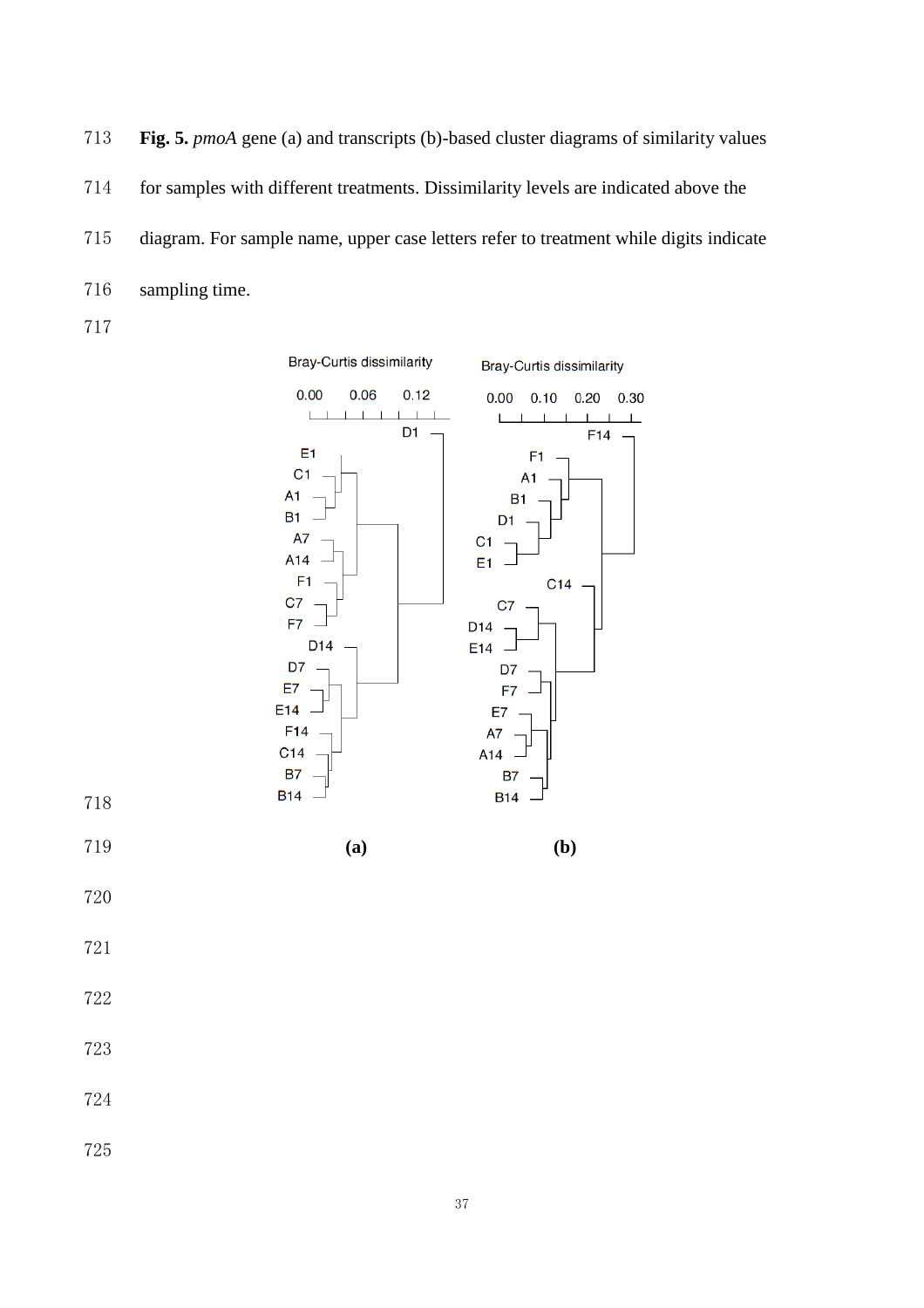# **Supplementary Material**

**Table S1** Multiple comparison of treatments by means of Student-Newman-Keuls

post-hoc testing. In each column, different characters indicate significant difference at

- 0.05 level.
- 

|         | treatment    | $\bf{MOP}$       |                  |                  | pmoA abundance   |                  | transcript abundance |  |
|---------|--------------|------------------|------------------|------------------|------------------|------------------|----------------------|--|
|         |              | Day $1$          | Day 14           | Day 7            | Day 14           | Day 1            | Day 7                |  |
|         | $\mathbf A$  | $\mathbf{a}$     | $\bf b$          | $\bf b$          | $\rm ab$         | $\mathbf d$      | $\bf b$              |  |
|         | $\, {\bf B}$ | $\mathbf{a}$     | $\mathrm{ab}$    | $\mathbf b$      | $\bf b$          | $\mathbf c$      | $\bf b$              |  |
|         | $\mathsf C$  | $\rm{a}$         | $\boldsymbol{b}$ | $\mathbf b$      | $\mathbf b$      | $\mathbf{a}$     | $\mathbf b$          |  |
|         | ${\bf D}$    | $\mathbf{a}$     | $\boldsymbol{b}$ | $\boldsymbol{b}$ | $\boldsymbol{b}$ | $\mathbf b$      | $\bf b$              |  |
|         | ${\bf E}$    | $\mathbf{a}$     | ab               | $\boldsymbol{b}$ | $\boldsymbol{b}$ | $\mathbf b$      | $\mathbf b$          |  |
|         | ${\bf F}$    | $\boldsymbol{b}$ | $\mathbf{a}$     | $\mathbf{a}$     | $\mathbf{a}$     | $\boldsymbol{b}$ | $\rm{a}$             |  |
| 733     |              |                  |                  |                  |                  |                  |                      |  |
| $734\,$ |              |                  |                  |                  |                  |                  |                      |  |
| $735\,$ |              |                  |                  |                  |                  |                  |                      |  |
| 736     |              |                  |                  |                  |                  |                  |                      |  |
| $737\,$ |              |                  |                  |                  |                  |                  |                      |  |
| $738\,$ |              |                  |                  |                  |                  |                  |                      |  |
| $739\,$ |              |                  |                  |                  |                  |                  |                      |  |
| 740     |              |                  |                  |                  |                  |                  |                      |  |
| $741\,$ |              |                  |                  |                  |                  |                  |                      |  |
| $742\,$ |              |                  |                  |                  |                  |                  |                      |  |
| $743\,$ |              |                  |                  |                  |                  |                  |                      |  |
| $744\,$ |              |                  |                  |                  |                  |                  |                      |  |
| $745\,$ |              |                  |                  |                  |                  |                  |                      |  |
| $746\,$ |              |                  |                  |                  |                  |                  |                      |  |
| $747\,$ |              |                  |                  |                  |                  |                  |                      |  |
|         |              |                  |                  |                  |                  |                  |                      |  |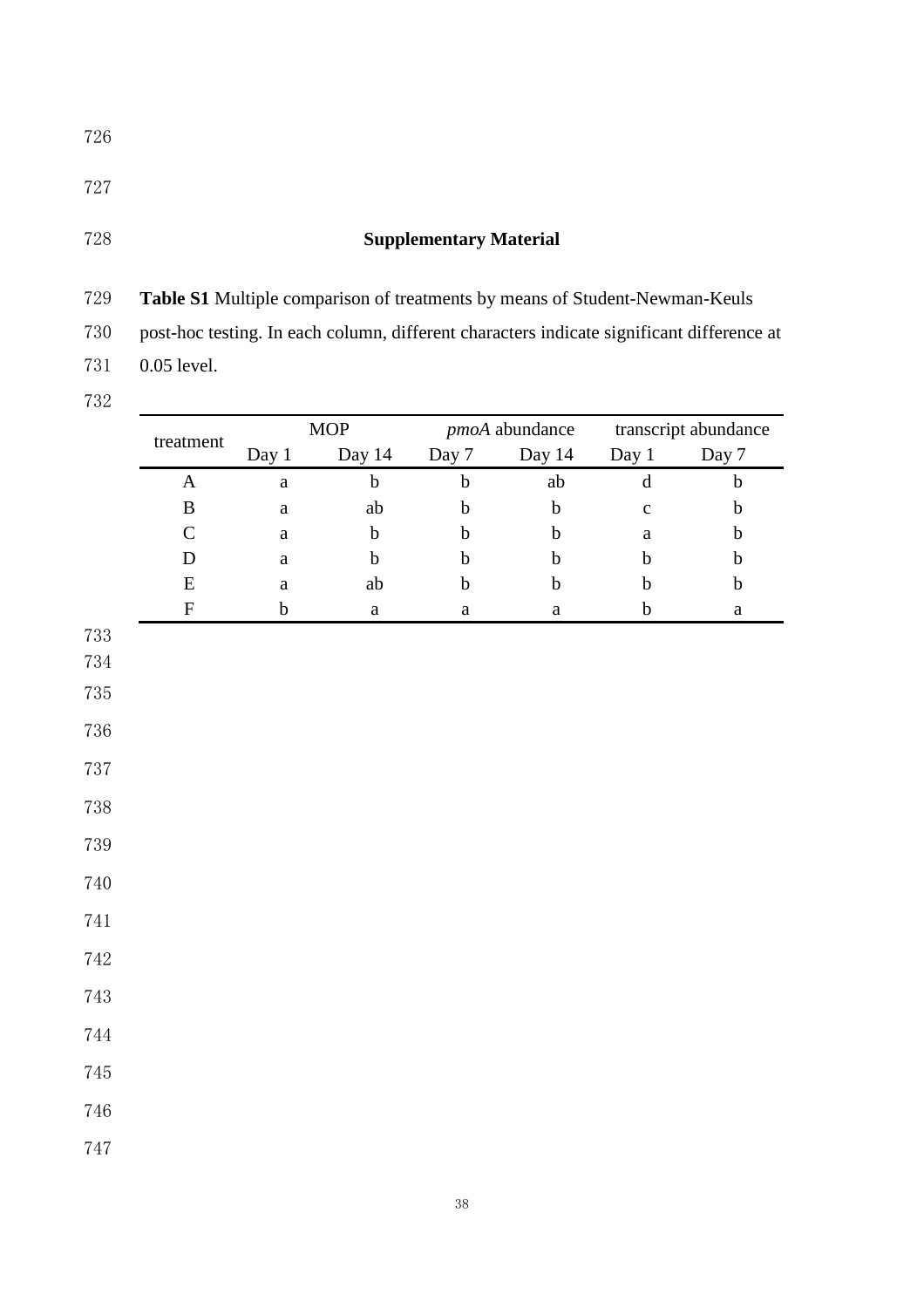**Fig. S1**. Change of ammonium concentration of pore water in the microcosms with



different treatments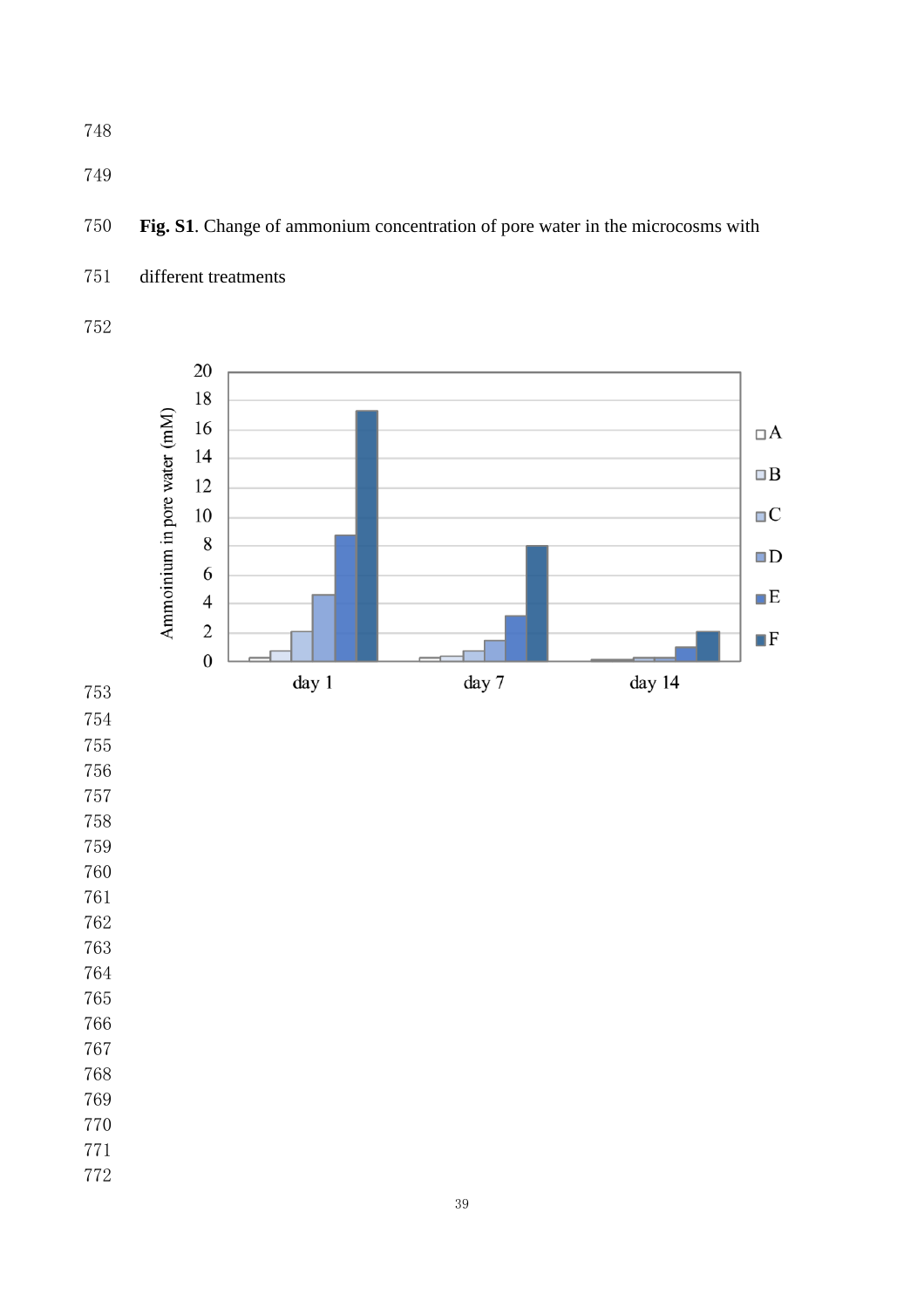- 
- 
- 

## **Fig. S2.** The ratio of transcripts to *pmoA* gene in the microcosms with different

treatments



- 
- 
- 
- 
- 
- 
- 
- 
- 
- 
- 
- 
- 
- 
-